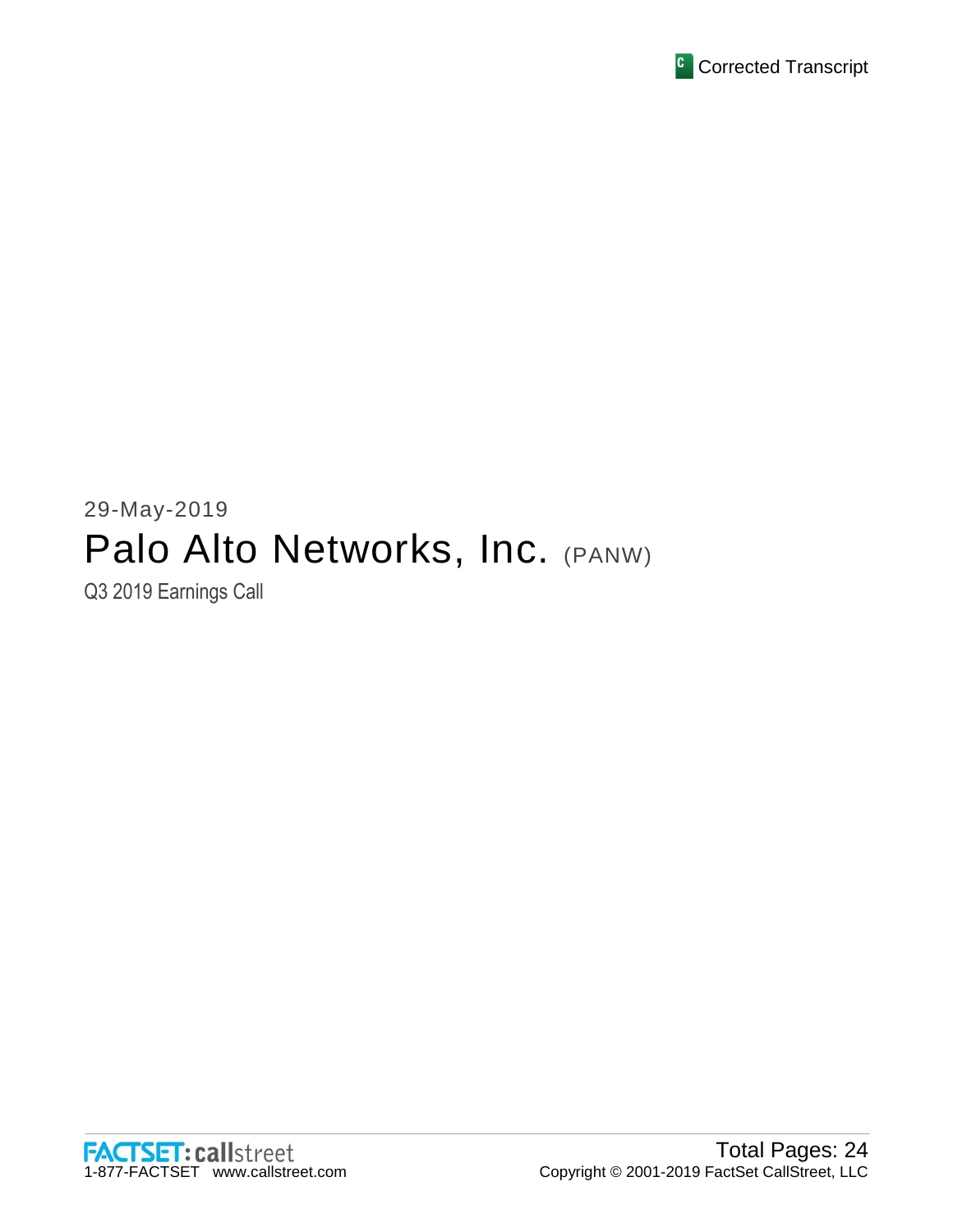# **CORPORATE PARTICIPANTS**

David Niederman *Vice President, Investor Relations, Palo Alto Networks, Inc.*

Nikesh Arora *Chairman & Chief Executive Officer, Palo Alto Networks, Inc.*

### Kathy Bonanno

*Chief Financial Officer & Executive Vice President, Palo Alto Networks, Inc.*

## Lee Klarich

......................................................................................................................................................................................................................................................

*Chief Product Officer, Palo Alto Networks, Inc.*

# **OTHER PARTICIPANTS**

Keith Eric Weiss *Analyst, Morgan Stanley & Co. LLC*

Gur Yehudah Talpaz *Analyst, Stifel, Nicolaus & Co., Inc.*

Walter H. Pritchard *Analyst, Citi*

Sterling Auty *Analyst, JPMorgan Securities LLC*

Kenneth Talanian *Analyst, Evercore ISI*

Andrew James Nowinski *Analyst, Piper Jaffray & Co.*

Karl E. Keirstead *Analyst, Deutsche Bank Securities, Inc.*

Rob Owens *Analyst, KeyBanc Capital Markets, Inc.*

Saket Kalia *Analyst, Barclays Capital, Inc.*

Philip Winslow *Analyst, Wells Fargo Securities LLC*

Michael Turits *Analyst, Raymond James & Associates, Inc.*

John DiFucci *Analyst, Jefferies LLC*

Fatima Boolani *Analyst, UBS Securities LLC*

Matthew George Hedberg *Analyst, RBC Capital Markets LLC*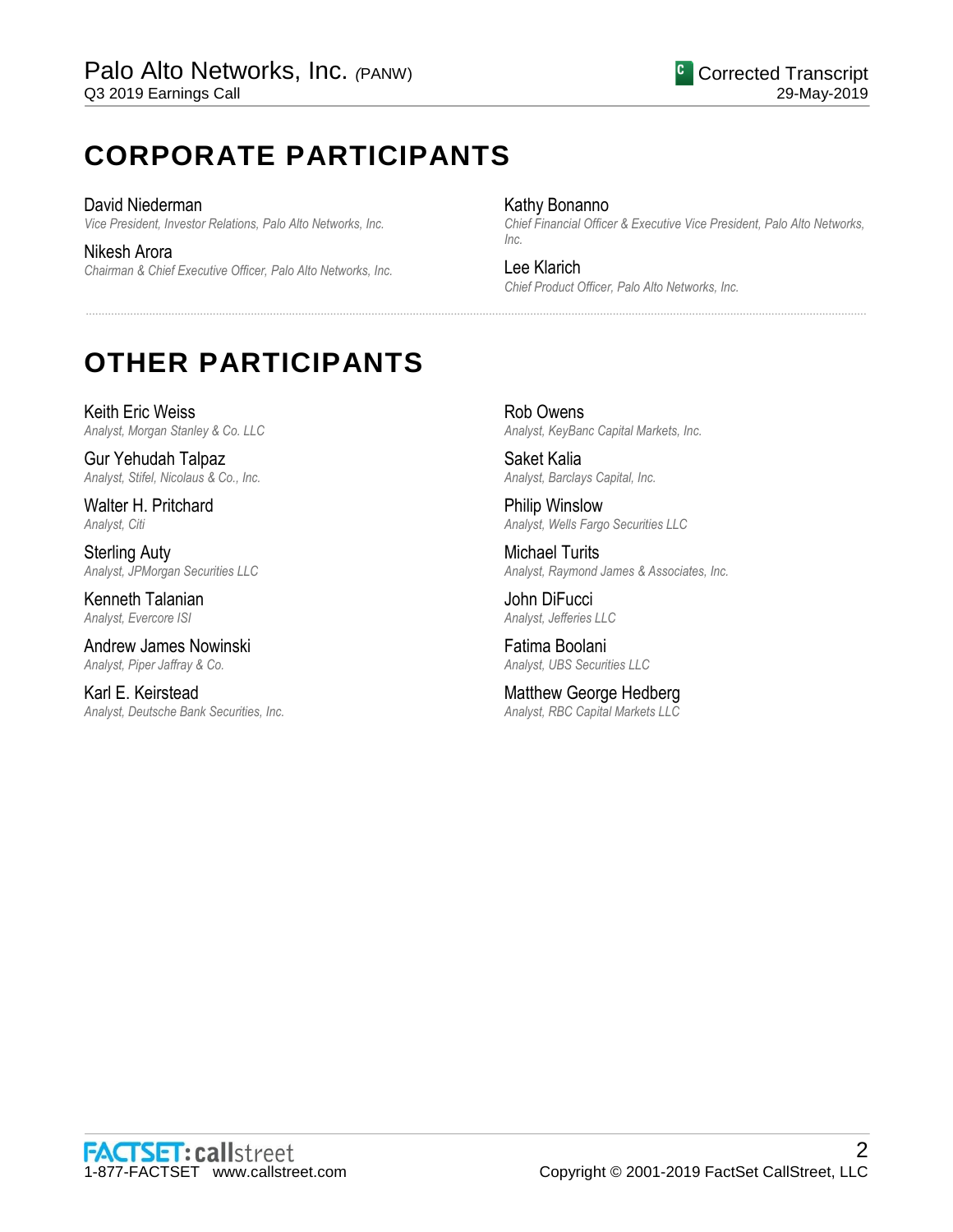# **MANAGEMENT DISCUSSION SECTION**

**Operator**: Good day, and welcome to the Palo Alto Networks Fiscal Third Quarter 2019 Earnings Call. Today's conference is being recorded.

At this time, I would like to turn the conference over to David Niederman, Vice President, Investor Relations. Please go ahead.

## David Niederman

*Vice President, Investor Relations, Palo Alto Networks, Inc.*

Good afternoon, and thank you for joining us today on today's conference call to discuss Palo Alto Networks fiscal third quarter 2019 financial results. This call is being broadcast live over the web and can be accessed on the Investors section of our website at investors.paloaltonetworks.com.

......................................................................................................................................................................................................................................................

With me on today's call are Nikesh Arora, our Chairman and Chief Executive Officer; Kathy Bonanno, our Chief Financial Officer; and Lee Klarich, our Chief Product Officer.

This afternoon we issued a press release announcing our results for the fiscal third quarter ended April 30, 2019. If you'd like a copy of the release, you can access it online on our website. We'd like to remind you that during the course of this conference call, management will make forward-looking statements including statements regarding our financial guidance and modeling points for the fiscal fourth quarter and full fiscal year 2019, our competitive position and the demand in market opportunity for our products and subscriptions, benefits to us and our customers and timing of new products and subscription offerings, including those from our proposed acquisitions of Twistlock and PureSec, continued investment in our products, our ability to drive outsized growth rates, and trends in certain financial results, operating metrics, mix shift and seasonality.

These forward-looking statements involve a number of risks and uncertainties, some of which are beyond our control, which could cause actual results to differ materially from those anticipated by these statements. These forward-looking statements apply as of today and you should not rely on them as representing our views in the future and we undertake no obligation to update these statements after this call. For a more detailed description of factors that could cause actual results to differ, please refer to our quarterly report on Form 10-Q filed with the SEC on February 27, 2019, and our earnings release posted a few minutes ago on our website and filed with the SEC on Form 8-K.

Also, please note that certain financial measures we use on this call are expressed on a non-GAAP basis and have been adjusted to exclude certain charges. For historical periods, we've provided reconciliations of these non-GAAP financial measures to GAAP financial measures in the supplemental financial information that can be found in the Investors section of our website located at investors.paloaltonetworks.com.

And with that, I will turn the call over to Nikesh.

# Nikesh Arora

*Chairman & Chief Executive Officer, Palo Alto Networks, Inc.*

Thanks, David, and thank you, everyone, for joining us this afternoon for our fiscal third quarter 2019 results. I'm very excited to be here with you today. This call marks my fourth earnings call as CEO and brings me close to my

......................................................................................................................................................................................................................................................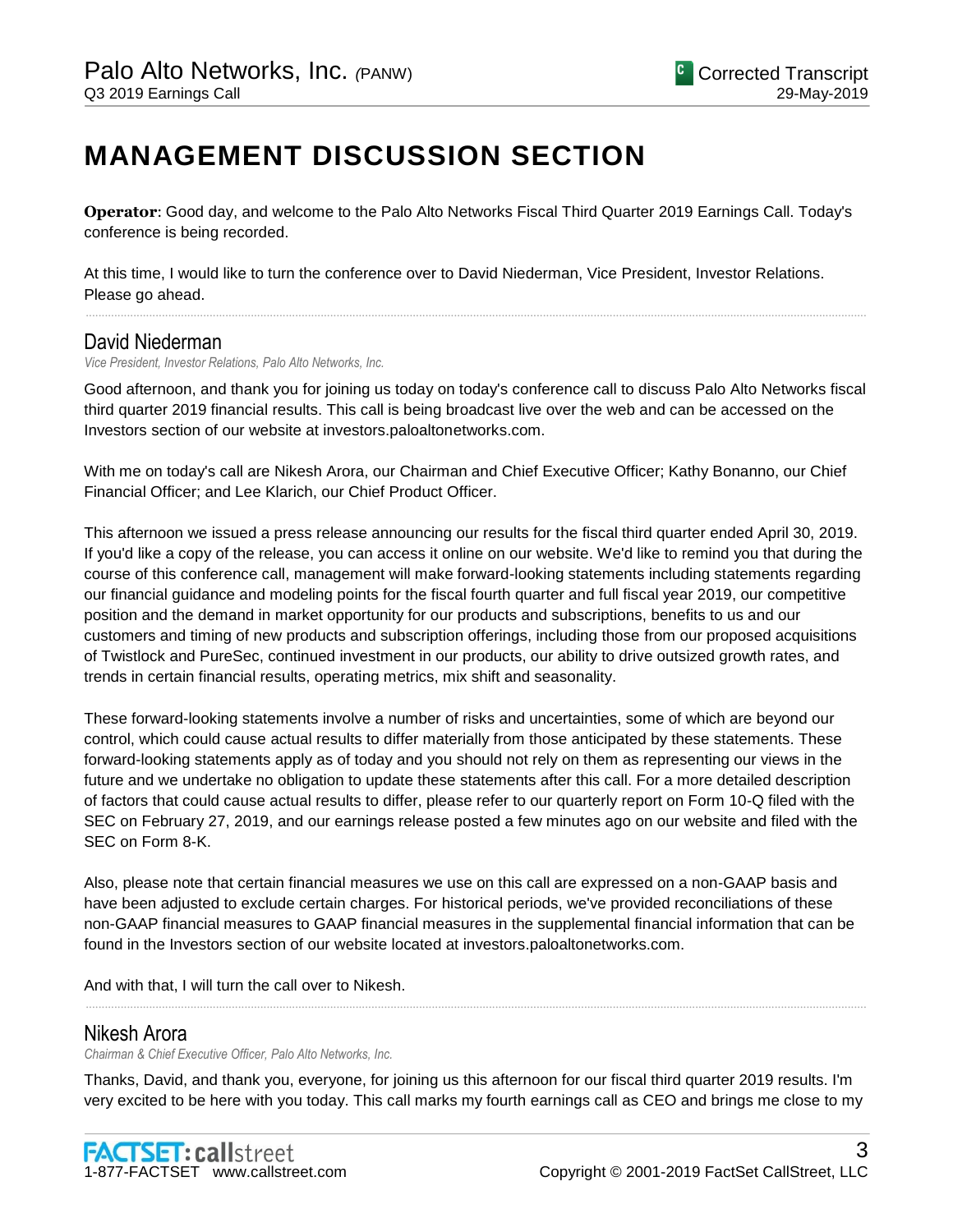one-year anniversary with the company. We've accomplished a great deal this year, furthering our leadership in cybersecurity and also setting the foundation for our future growth.

When I joined Palo Alto Networks, my primary impression was how cybersecurity is poised to increase in importance to organizations globally and also how the cloud revolution was set to impact the industry. The key themes in my first call were; integration, cloud, and more automation. I'm pleased to report that after nearly a year on the job, my confidence in these trends is stronger than ever. Moreover, I'm delighted that we have made progress across all these imperatives and will continue to do so.

On today's call I will briefly go through our financials and then provide an update on our three strategic focus areas: securing enterprise, securing the cloud – which is where I will spend most of my time, given our announcements in this area today – and finally, securing the future with Cortex.

Starting with our financials, I'm pleased to report that as we continue our transformation, the team continues to deliver. We had yet another solid quarter. Fiscal Q3 revenues of \$727 million represents year-over-year growth of 28%, and non-GAAP earnings per share increased by 26% to \$1.31.

Turning to the details of our three focus areas, let's first talk about securing the enterprise. We continue to see success around the world with our next-generation firewall offering. Network security remains a top priority for companies and [ph] CISOs (00:03:59), and we continue to outperform this aspect of the market. Our new products introduced last quarter are performing well and we've had a number of significant wins this quarter.

Here's a couple I'd like to highlight. We signed an eight-figure deal with a U.S. government agency. This is one of the 10 largest deals in the history of Palo Alto Networks and contributed to our strength in product revenues this quarter.

We expanded our footprint more than \$5 million each with 10 existing customers, many of whom bought a combination of new use cases and also hardware refreshes. This includes deals with one of the best-known brands in the world, a Fortune 50 technology company and a Fortune 500 consumer finance company.

And finally, we introduced DNS Security Service, a new [ph] attached (00:04:41) subscription to our nextgeneration firewall. DNS is already quickly gaining traction, and while it's early days to share metrics around this offering, I can safely say that if DNS were an independent start-up company it would be getting a lot of attention. We're excited by its early success and optimistic for its future prospects.

Our core business continues to be strong with customers becoming more security-aware and looking for simplicity in their infrastructure. We continue to make it easier to deploy more services from our firewall in a more secure way and you should expect us to add more capability here.

Now let's talk about securing the cloud. We continue to be highly focused on delivering technology that enables our customers in their cloud journey. We plan to enable this by delivering a comprehensive set of security capabilities across a broad set of clouds and cloud configurations. This focus and our speedboat approach has led to tremendous progress over the past year.

With this, we are delighted to introduce Prisma. Prisma, announced this morning, brings our industry-leading cloud solutions within a single suite to help our customers in their cloud journey. Whether you want to connect your mobile users or branch offices to the cloud, protect your application and the data in the public cloud, protect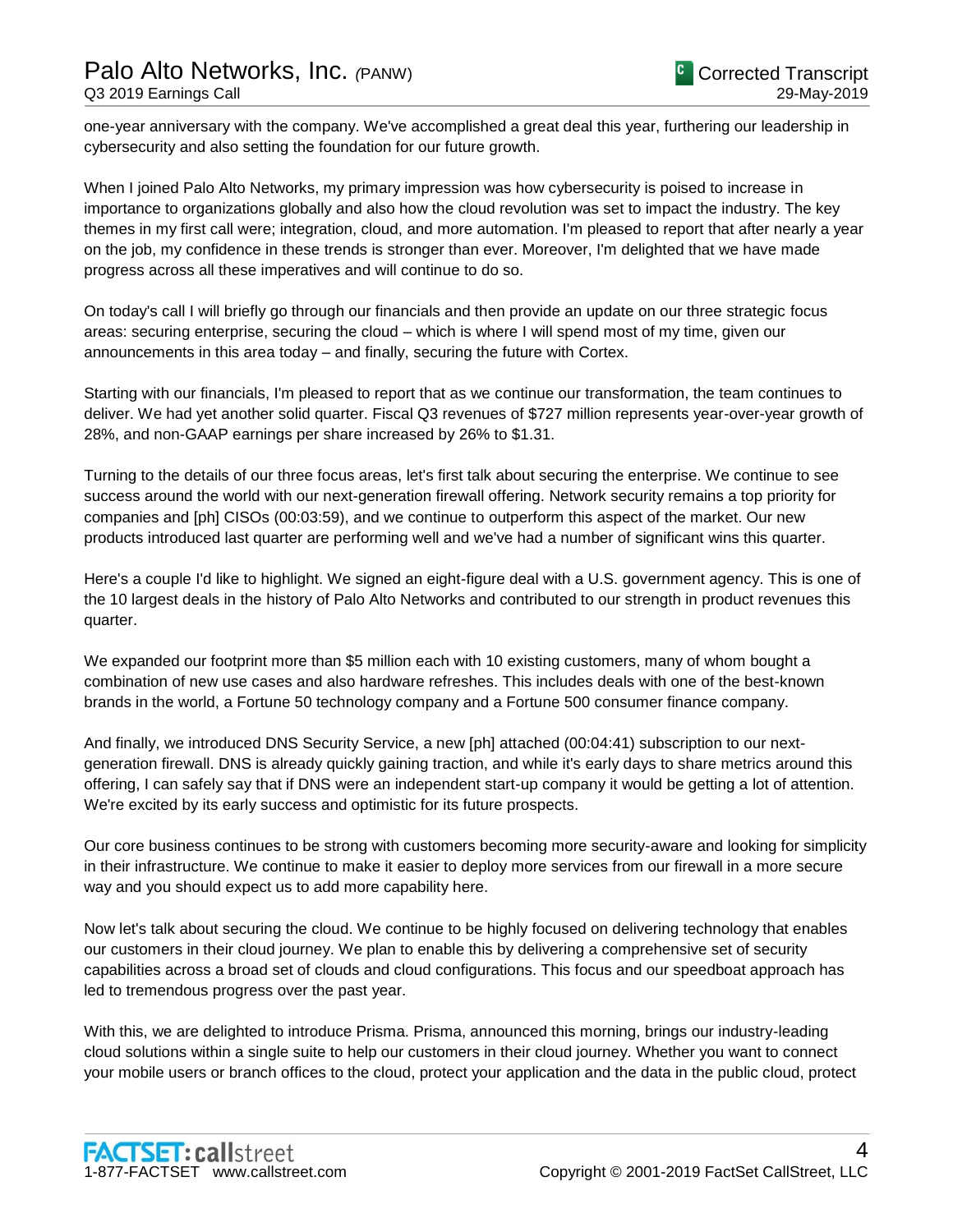your SaaS applications, or are worried about upcoming trends of container security or service computing, Prisma has a solution.

Prisma is our approach to deliver industry-leading cloud security products in an integrated fashion. It will address SaaS, API-based and in-line cloud security across all vectors. We will continue to build on Prisma over the coming quarters and years to make it the industry-leading platform for the journey to the cloud.

We believe Prisma is already the number one suite of cloud security product in the world. This quarter, Prisma surpassed a \$250 million billings run rate and has approximately 9,000 customers. The products that comprise Prisma are already industry-leading in their own right. Take the VM-Series. We believe we deliver the most VMs across the public cloud landscape with more than 60 six-figure or higher deals this last quarter alone.

RedLock, which forms the basis of Prisma public cloud, surpassed a \$100 million billings run rate this quarter. What is even more exciting is that we won more than 10 RedLock deals, each over \$0.5 million in the third quarter with over half of them in the Global 2000. This is a rare feat: to acquire a company, transform its revenue and its profile and trajectory in six months is unheard of.

Additionally, we are very excited about the new enhancements for our GlobalProtect Cloud Service. The next version includes cloud onboarding and management interface and will be available in the Google Cloud Platform shortly. In this quarter, we continued our success on GPCS by securing 40,000 mobile users at the biggest car company in their category, 27,000 mobile users at a leading global consumer brand, and 25,000 mobile users at one of the largest high-tech companies in the world.

The success of RedLock is a key factor in making us number one in cloud security and gives us the confidence that our introduction of the Prisma Suite boosts our ability to keep winning in this space.

In addition, today's announcement of our intent to acquire Twistlock, which is the best in its category for container security, will bring best-of-breed products into the Prisma Suite. Containers are one of the fastest-growing segments of both private and public cloud workloads, and we are looking forward to offering container security to our customers.

We also announced our intent to acquire PureSec, a leading provider of serverless security. These proposed acquisitions will further enhance our cloud security suite.

Other examples of our ability to acquire companies and accelerate their performance is Demisto, which brings me to the third key focus area, securing the future with Cortex. We closed the acquisition of Demisto at the end of March, and in our first month operating together, I am pleased to report that sales are already doing exceptionally well. Demisto's multi-vendor orchestration capabilities, analytics and playbooks are unique. They help our customers further automate their security operations that allow them to focus on solving the most complex threat.

This quarter was also notable for the introduction of Cortex XDR at the end of February. In its first quarter of availability, we closed over 50 deals and the pipeline is strong. XDR is the successor of EDR. XDR enables teams to stop sophisticated attacks and adapt their defenses to prevent future threats by integrating network and point and cloud data to reduce the signal-to-noise ratio plaguing security analysts.

In fact, earlier today, MITRE released test results validating the capability of Traps and Cortex XDR. The results from MITRE ATT&CK testing confirmed that Traps and Cortex XDR provide the broadest coverage against different attack techniques with the fewest missed attacks out of all 10 vendors recently evaluated.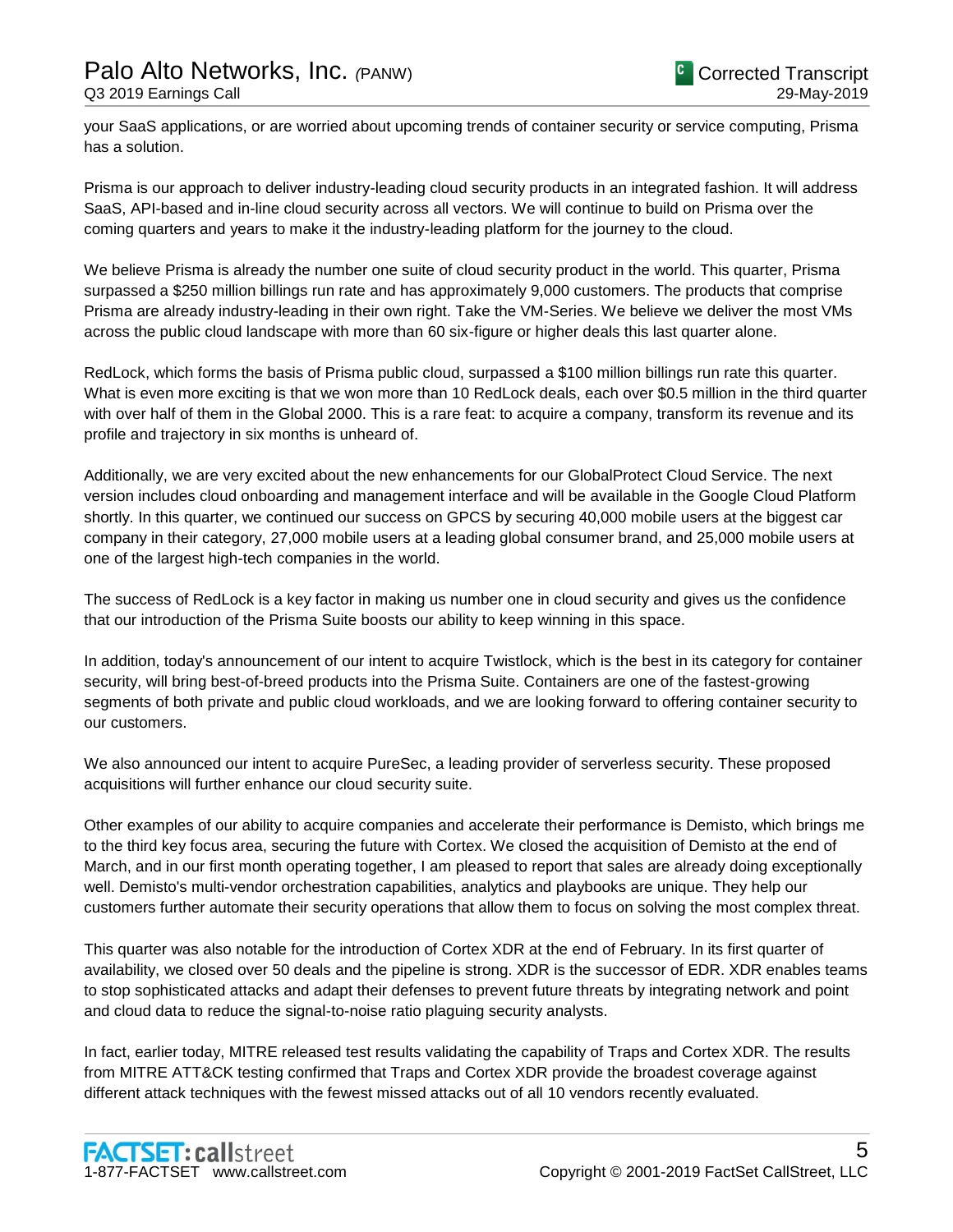We also had some notable Cortex XDR wins this quarter, including a seven-figure deal with a U.S. health insurance care organization with over 26,000 employees, a win at a major Asia-based airline and a win at one of the largest cities in the world.

To wrap up, we had a solid quarter of enterprise execution with strong progress in the cloud and with the initial rollout of Cortex. We continue to see the opportunity to expand our market leadership to be [ph] run as a (00:09:47) platform for both today's security needs and [ph] to those of (00:09:51) tomorrow.

As my first year comes to an end, I would like to make a few observations and reiterate a few things. One, we will continue to expand our lead as the number one cybersecurity company in the world, one that provides simple, integrated and leading products to help our customers. The company I walked into had done a great job in building the world's best firewalls and expanding the ability to secure the enterprise. Over the last year, in addition to strengthening our Firewall business, we have made tremendous progress in areas which will become equally, if not more important: the cloud; and automation.

My year here has convinced me that we have the right strategy and the right team and we're making the right moves. Transitions take time. This one will also take time, but there is no team better prepared than us to make this happen. The new products and delivery mechanisms are more SaaS-based and have a different consumption model in that many cloud customers purchase annual subscriptions rather than multiyear deal. The presence of a SaaS model though is the annual recurring revenue stream. As we evolve our business, maximizing this recurring revenue stream will be our primary focus. While this may impact total billings, we would expect to see better margin performance. And most importantly, underlying this trend is a growing demand for our products, which is what matters.

Reading some of your notes I know that you are watching the internal management moves we are making. You should know that any leadership moves that we're making are being made in a thoughtful manner and for the right reasons. Rest assured, while I might not have spent time in cybersecurity, I know how to build great teams. This is an area me and the team are extremely vigilant and focused on.

I'm confident that one year out we're stronger, we have better focus, a more robust product roadmap, and our teams are poised to win. This is a time to believe in our plans and our ability to execute and our strategy to win increasing addressable market in our industry and our quest to increase our lead as the number one enterprise security company in the world.

......................................................................................................................................................................................................................................................

And with that, I'll turn the call over to Kathy.

# Kathy Bonanno

*Chief Financial Officer & Executive Vice President, Palo Alto Networks, Inc.*

Thank you, Nikesh. Before I start, I'd like to note that except for revenue and billings figures, all financial figures are non-GAAP and growth rates are compared to the prior-year period unless stated otherwise. All current and prior-period financials discussed are reflected under ASC 606 as we adopted the new standard as of August 1, 2018.

In the third quarter, we continued to add new customers at a healthy clip and further expand our existing base. We did this while balancing investments in our recently-acquired businesses and maintaining a focus on profitability. In Q3, total revenue grew 28% to a record \$726.6 million.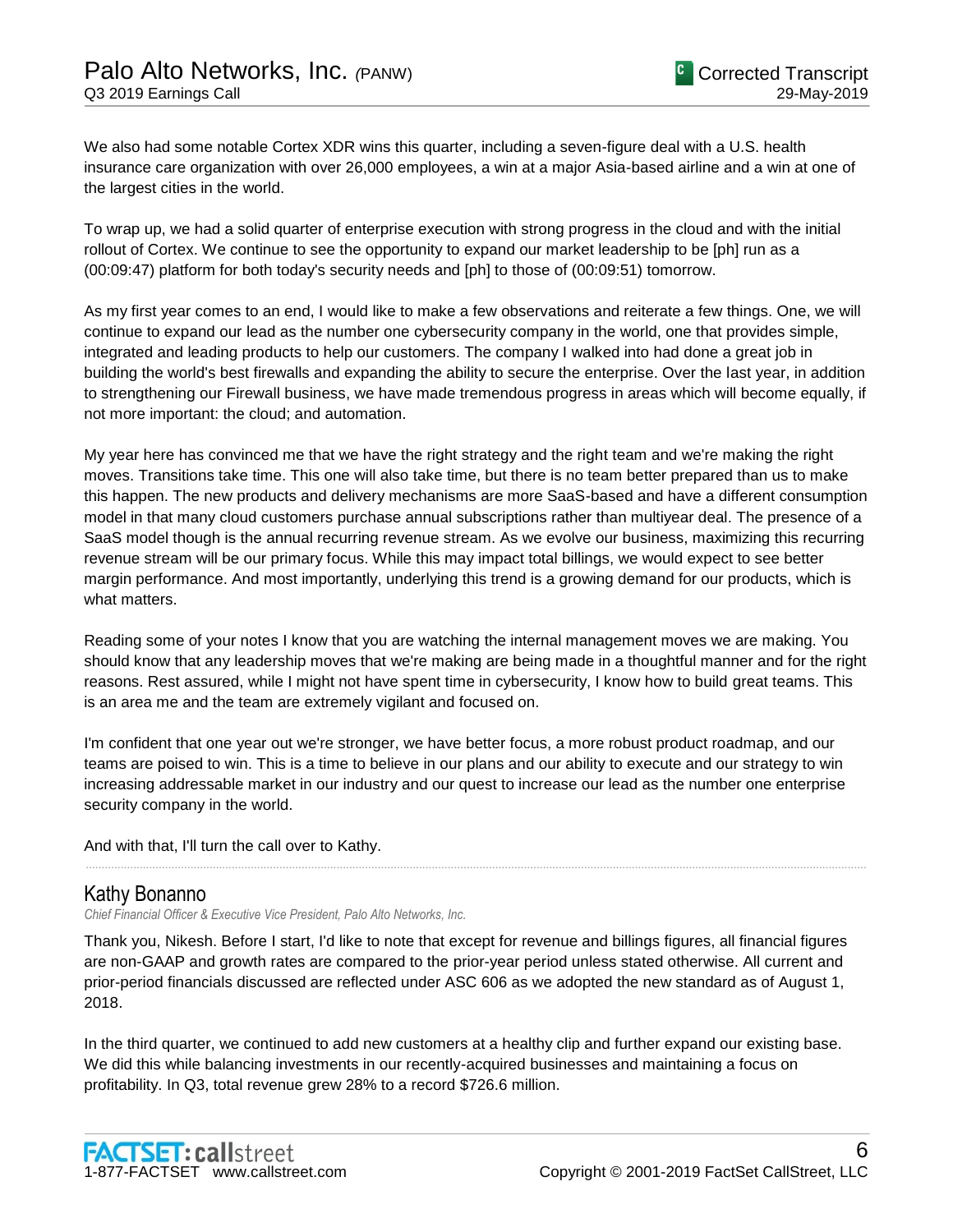Looking at growth by geography, the Americas grew 28%, EMEA grew 26% and APAC grew 29%. Q3 product revenue of \$278.4 million grew 28% compared to the prior year.

Our SaaS-based subscription revenue of \$258.8 million increased 35%. Support revenue of \$189.4 million increased 20%. In total, subscription and support revenue of \$448.2 million increased 28% and accounted for 62% share of total revenue.

Turning to billings. Q3 total billings of \$821.9 million increased 13%. Q3 current billings were \$799.5 million, net of acquired deferred revenue, up 25% year-over-year. The dollar-weighted contract duration for new subscription and support billings in the quarter remains at approximately three years, but declined by four months year-overyear due to the strength of our Cloud business and fewer multiyear deals.

Total deferred revenue at the end of Q3 was \$2.6 billion, an increase of 27%. In addition to robust new customer acquisition, we continued to increase our wallet share with existing customers. Our top 25 customers, all of which made a purchase this quarter, spent a minimum of \$38.7 million in lifetime value in Q3, a 35% increase over the \$28.7 million in Q3 of fiscal 2018.

Q3 gross margin was 76.5% which was up 30 basis points compared to last year. Q3 operating margin was 20.9%, a decline of 50 basis points year-over-year, and includes a headwind of approximately \$7 million of net expense associated with our recent acquisition. We ended the third quarter with 6,503 employees.

On a GAAP basis for the third quarter, net loss declined by 50% to \$20.2 million or \$0.21 per basic and diluted share. Non-GAAP net income for the third quarter grew 30% to \$130.1 million or \$1.31 per diluted share. Our non-GAAP effective tax rate for Q3 was 22%.

Turning to cash flows and balance sheet items, we finished April with cash, cash equivalents and investments of \$3.7 billion. Q3 cash flow from operations of \$296.4 million increased 23%. Free cash flow was \$276.1 million, up 30% at a margin of 38%. Adjusting for cash charges associated with our headquarters in Santa Clara, free cash flow in the quarter was \$279.8 million, up 27% at a margin of 38.5%.

Capital expenditures in the quarter were \$20.3 million. DSO was 51 days, a decline of 6 days from the prior year period.

Turning now to guidance and modeling points. For fiscal Q4 2019, we expect revenue to be in the range of \$795 million to \$805 million, an increase of 21% to 22% year-over-year. We expect Q4 2019 non-GAAP EPS to be in the range of \$1.41 to \$1.42, which includes expenses related to the Demisto acquisition and the proposed acquisitions of Twistlock and PureSec, using approximately 100 million to 102 million shares.

Before I conclude, I'd like to provide some additional modeling points. We expect full year billings to grow approximately 21% year-over-year, which includes the impact of shorter contract lengths. Our Q4 non-GAAP EPS guidance includes approximately \$15 million of net expense or \$0.12 per share attributable to a full quarter run rate of our Demisto acquisition and the proposed acquisitions of Twistlock and PureSec. Our Q4 EPS guidance also includes an expected \$0.02 impact attributable to U.S. tariffs on Chinese origin goods. Excluding these acquisition and tariff expenses, we would expect non-GAAP EPS to be in the range of \$1.55 to \$1.56.

We expect our Q4 non-GAAP effective tax rate to remain at 22%. CapEx in Q4 will be approximately \$35 million to \$40 million with approximately \$20 million related to our headquarters in Santa Clara.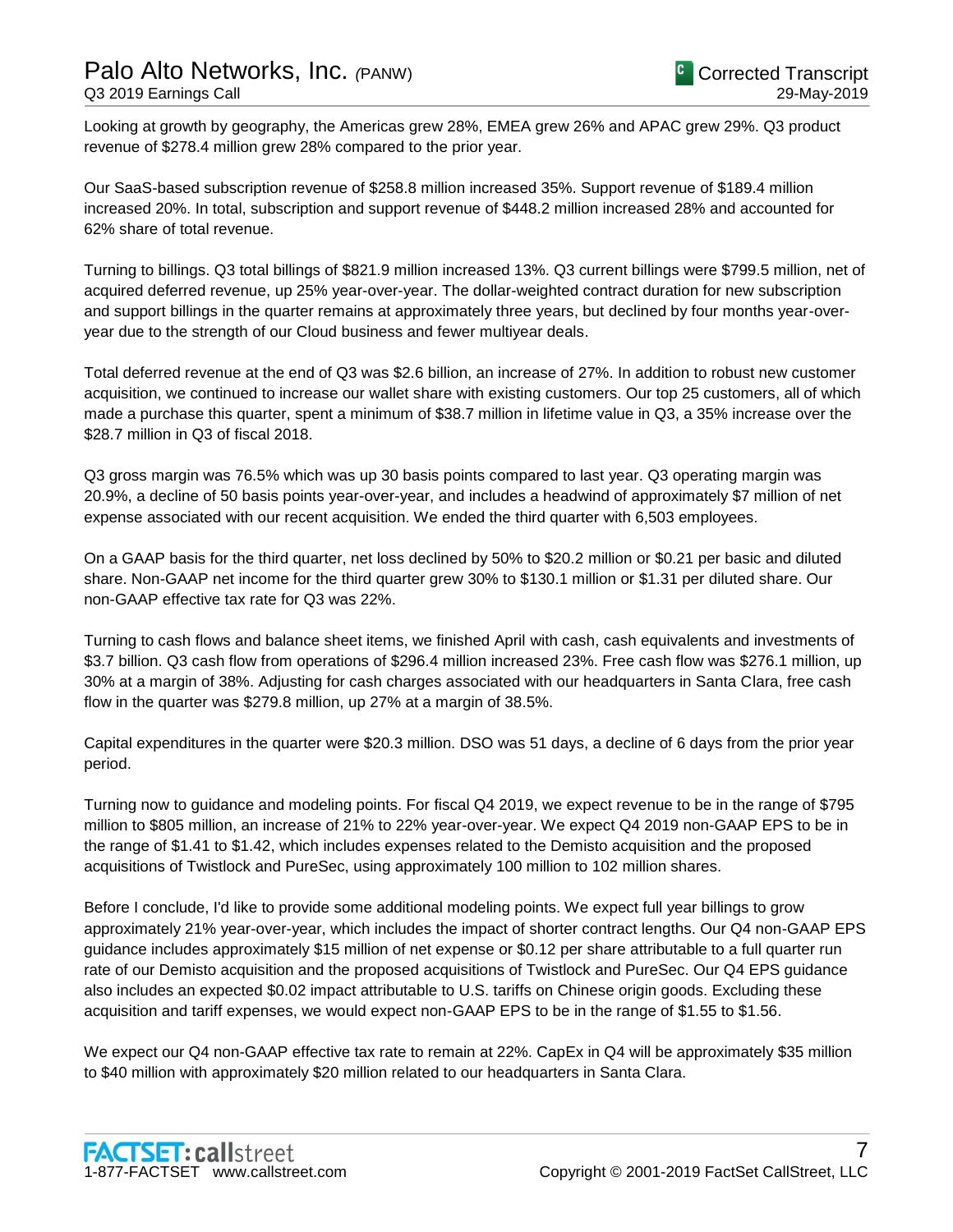Finally, turning to free cash flow, for the full year we continue to expect an adjusted free cash flow margin of approximately 36%. The adjustments include one-time items such as the expected settlement of our 2019 convertible debt and cash flow associated with the additional investment in our headquarters in Santa Clara. You can review these adjustments to free cash flow in our supplemental financial information document which is posted on our Investor Relations website.

......................................................................................................................................................................................................................................................

With that, I'd like to open the call for questions. Operator, please poll for questions.

# **QUESTION AND ANSWER SECTION**

**Operator**: Thank you. [Operator Instructions] We'll go first to Keith Weiss with Morgan Stanley.

# **Keith Eric Weiss**<br>Analyst, Morgan Stanley & Co. LLC *Analyst, Morgan Stanley & Co. LLC* Q

Excellent. Thank you, guys, for taking the question, and a really solid quarter. Nikesh, I think you might be understating sort of operating well through transition with 27% target revenue growth against a really tough comp. That's a truly impressive number.

......................................................................................................................................................................................................................................................

I wanted to ask you one question and one to Kathy. The question for you is on the M&A strategy. One of the things I think investors have been looking for, for a while is somebody who could effectively consolidate demand within security. It sounds like the individual companies are doing – or individual solutions that you bought like RedLock are doing really well. Can you talk to us about the progress that you've made in sort of creating a suite or getting people to buy across the portfolio and where the new acquisitions kind of fit into that suite and sort of how you expect to sort of catalyze that activity across the board?

And then for Kathy, in terms of the shorter duration, can you give us some kind of indications on sort of where that impacted? Was it across the board for both new subscriptions as well as maintenance, or is that just focused on kind of just the newer stuff?

......................................................................................................................................................................................................................................................

### Nikesh Arora

*Chairman & Chief Executive Officer, Palo Alto Networks, Inc.* A

Thank you, Keith. Thank you for your comment and thank you for the question. Let me start answering your question around the acquisitions and the launch of Prisma today. As you know, about a year ago, we started talking about how there is going to be a big move to the cloud and we were getting ready for it. We owned Evident. Evident only worked on AWS. We felt we needed to complement that with more capabilities, so we acquired RedLock.

RedLock had de minimis revenues six months ago. And just the sheer success of RedLock that we've seen the last six months where we've seen customers close deals within a week, I think that's unheard of in the cybersecurity space. You walk in, you show the customer a solution, and a week later you walk out with a purchase order.

So that's emboldened us with this notion that there's not enough cloud security solutions being offered to customers who are making this journey to the cloud. And if you look at the customers two years ago, they were talking about public cloud: today they're talking about containers. And if you looked in the market, there were only two players and Twistlock was by far the leader.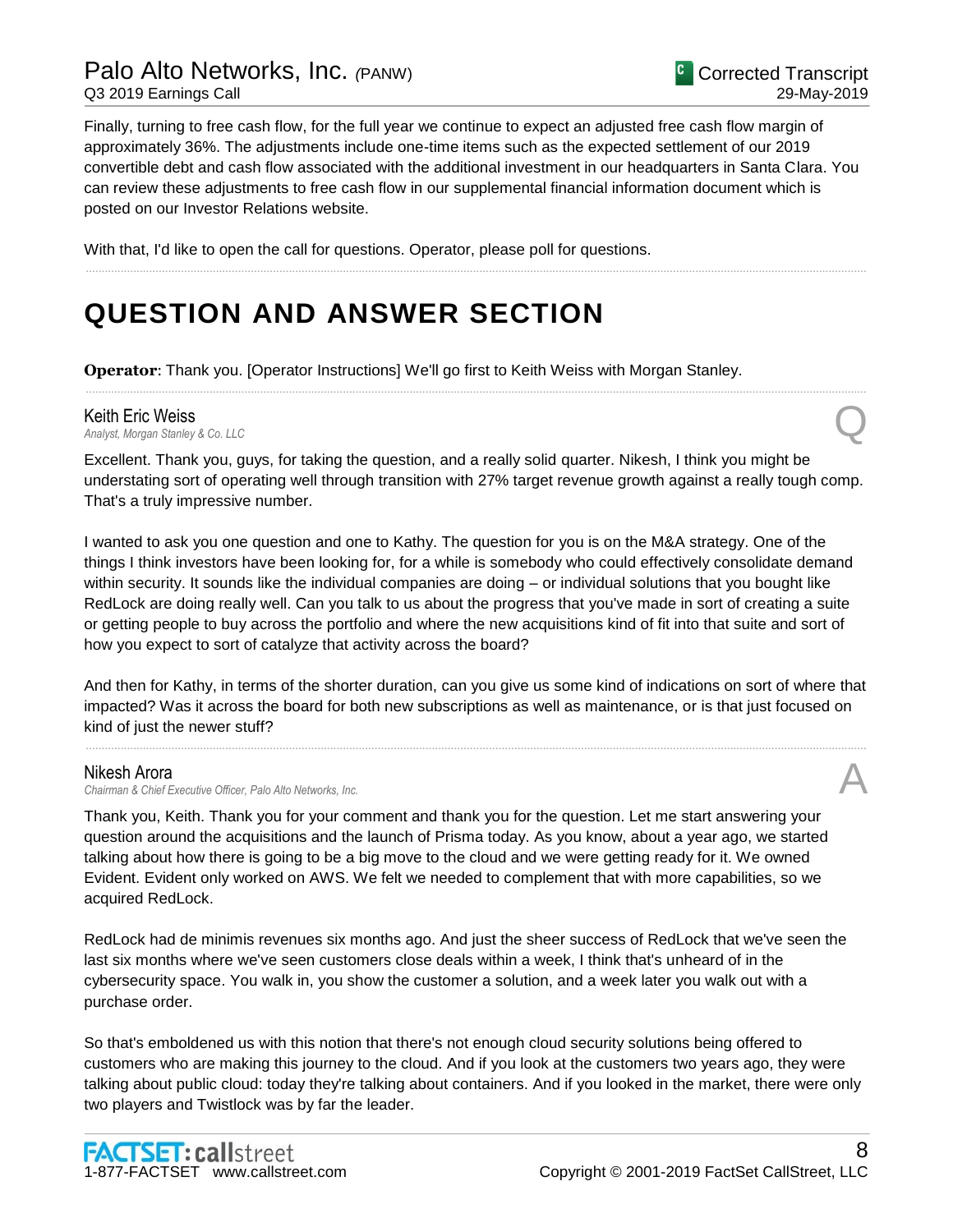And talking to customers, they still want to buy best-of-breed. So, our team made the decision that it's important for us to acquire Twistlock and integrate that with RedLock as soon as possible. So you will see us integrating both RedLock and Twistlock. And then the next conversation people want to talk about is serverless: and we looked at the market and PureSec. By far is the leader in serverless computing – serverless security and we decided to acquire that at the same time.

We intend to integrate this as soon as possible, thereby offering a fully, sort of integrated public cloud security suite where customers don't have to buy these products on containers, for private cloud, public cloud, on-prem, SaaS, or serverless. And that's where we see the consolidation from a cloud security perspective. We've also integrated pieces of GlobalProtect Cloud Service with Aperture. So you can see in-line SaaS security as opposed to just API which Aperture offers. So, we are driving hard and fast to try and keep creating integrations, so customers don't have to buy these products and spend time integrating.

The problem with the cybersecurity industry has been, for a \$140 billion industry with \$80 billion in services and \$60 billion in product, that \$80 billion is spent integrating the \$60 billion of products. And we want to make sure that we don't make this mistake going into cloud and that's kind of what underpins our acquisition strategy as it relates to consolidating these products and as it relates to providing a platform for cloud security.

Kathy?

#### Kathy Bonanno

*Chief Financial Officer & Executive Vice President, Palo Alto Networks, Inc.* A

Yeah. And, Keith, on the contract length question, as you mentioned we did see a decline in contract lengths as we mentioned of four months year-over-year. And there are a couple of things driving that. One is that we had very strong performance in our cloud products: the mix of our Prisma public cloud this quarter was very strong. We saw terrific growth, as Nikesh mentioned in his prepared remarks. So we're really excited about the trajectory of that business and the opportunity for us there.

......................................................................................................................................................................................................................................................

Additionally, we are focusing more on making sure that we have good annual recurring revenue in our contracts and that's our primary focus this year. And so, some of it's customer preference, some of it's us trying to structure deals to maximize that annual recurring revenue stream. And so both of those – the combination of those things are driving the average contract length down. And we think both of those things are really terrific for our business and we're very pleased with the results.

......................................................................................................................................................................................................................................................

......................................................................................................................................................................................................................................................

#### **Operator**: We'll go next to Gur Talpaz with Stifel.

# **Gur Yehudah Talpaz**<br>Analyst, Stifel, Nicolaus & Co., Inc. *Analyst, Stifel, Nicolaus & Co., Inc.* Q

Great. Thanks for taking my question. I have a question here on Twistlock. And, Nikesh, I was hoping you could expand a bit on the strategy. So what I want to understand is, do you view container ecosystems as a natural extension of existing networking environments, i.e., do you see this as kind of a natural fit alongside what you already do from a policy management standpoint? And then taking it one step further, can you talk about how you plan to attack the DevSecOps environments where Twistlock currently plays?

......................................................................................................................................................................................................................................................

#### Nikesh Arora *Chairman & Chief Executive Officer, Palo Alto Networks, Inc.* A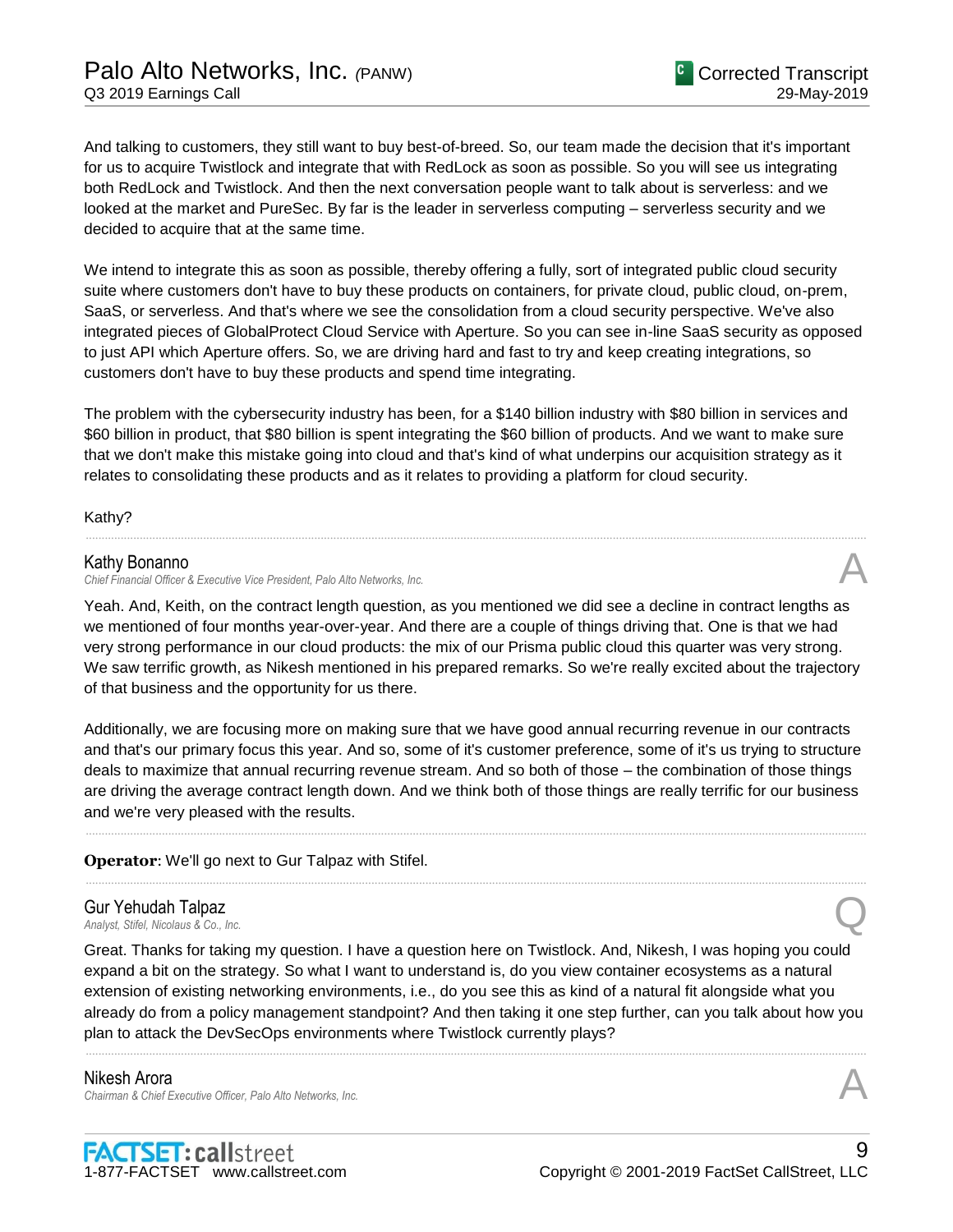So, Gur, I've always known that I should try and give only a two, three-sentence answer to your question and then Lee jumps in because I know – I know he's going to torture me technically otherwise. But I will tell you that the cloud world is different. In the cloud world, you have to shift left, you have to go DevSecOps: and that's where Twistlock plays because they go through the entire build, run and deploy process and that's why I think Twistlock is important, that's why we think DevSecOps is important. Twistlock has an on-prem solution, RedLock has a SaaS solution. You can logically expect us to be present in both environments because this allows us to look at both public cloud and private cloud. How am I doing so far, Gur? So far, so good?

......................................................................................................................................................................................................................................................

......................................................................................................................................................................................................................................................

......................................................................................................................................................................................................................................................

......................................................................................................................................................................................................................................................

# **Gur Yehudah Talpaz**<br>Analyst, Stifel, Nicolaus & Co., Inc. *Analyst, Stifel, Nicolaus & Co., Inc.* Q

You're doing great. Yeah. So far, so good.

#### Nikesh Arora

*Chairman & Chief Executive Officer, Palo Alto Networks, Inc.* A

All right. Now I'm going to take the high ground and hand it over to Lee.

# Gur Yehudah Talpaz *Analyst, Stifel, Nicolaus & Co., Inc.* Q

I appreciate that.

#### Lee Klarich

Lee Klarich<br>Chief Product Officer, Palo Alto Networks, Inc.

I think the basic way to think about this is, with cloud applications, they are increasingly being architected with multiple different sort of cloud services underpinning them: and whether that's PaaS services, infrastructure-as-aservice, so VMs, increasingly containers are a foundational component of these architectures, serverless is emerging as one of the key elements. And being able to combine all of those together into a single cloud security suite integrated together that allows the customer to see from the shift left at the build stage all the way through runtime the entirety of their application, how it's designed, architected, and secured is a very powerful capability that we're able to bring together with Twistlock as a core component of that, but also PureSec for serverless and of course RedLock from a cloud platform perspective.

......................................................................................................................................................................................................................................................

......................................................................................................................................................................................................................................................

......................................................................................................................................................................................................................................................

......................................................................................................................................................................................................................................................

# Gur Yehudah Talpaz *Analyst, Stifel, Nicolaus & Co., Inc.* Q

That's super helpful, Lee. I appreciate it. And nice job, Nikesh. Thank you.

### Kathy Bonanno

*Chief Financial Officer & Executive Vice President, Palo Alto Networks, Inc.* A

Next question?

**Operator**: We'll go next to Walter Pritchard with Citi.

# Walter H. Pritchard **Malter H. Pritchard**<br>
Analyst, Citi

Hi. Thanks. Just a question for you, Nikesh. On the product side, I guess one concern that may arise here: you've done a lot of M&A; it feels like your cloud strategy is largely inorganic. How do you remain convinced and keep building the culture of building product organically to either, should I keep these products going into the future, or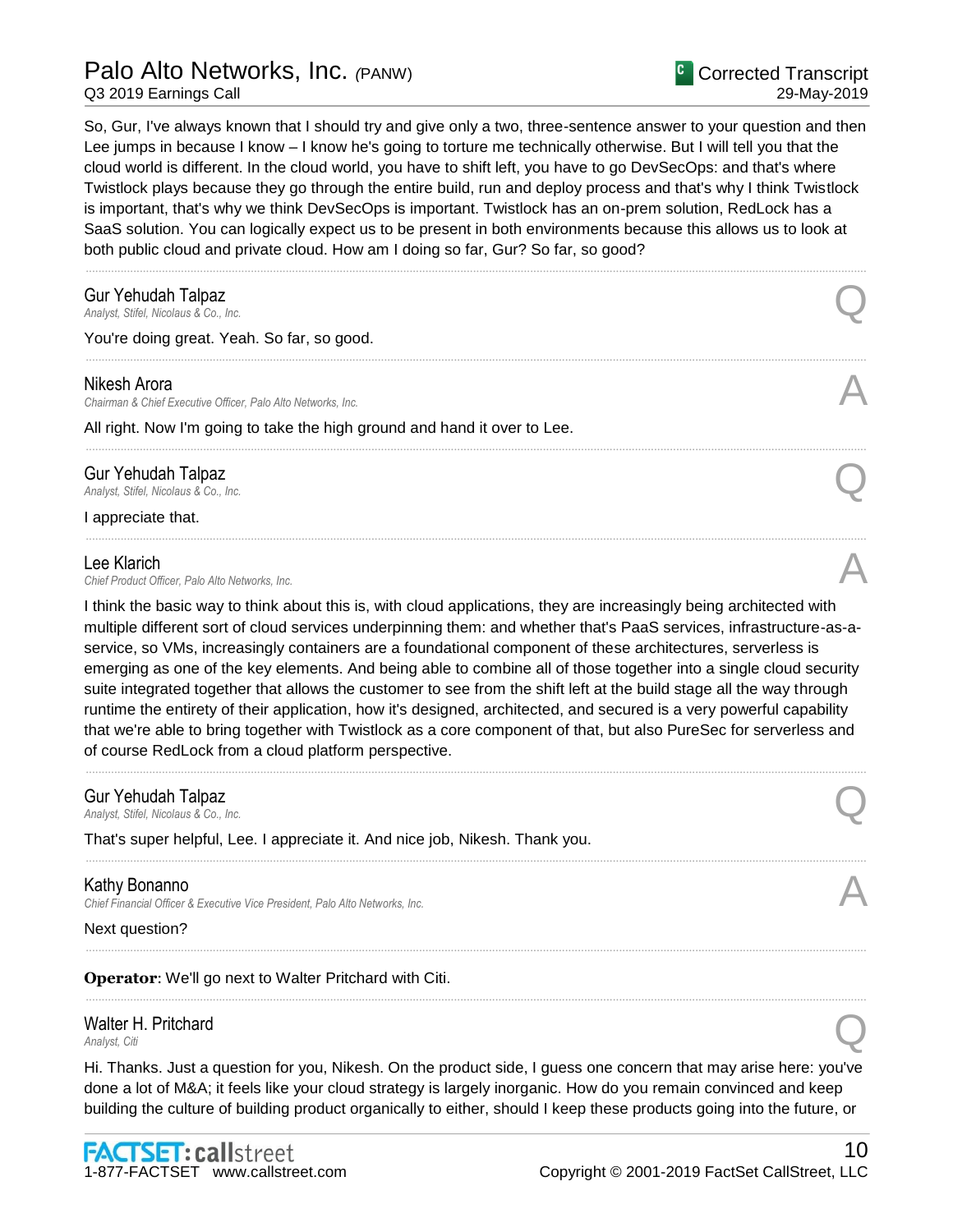be able to address some of the new needs that come up down the road without having to spend this kind of money on M&A?

### Nikesh Arora

*Chairman & Chief Executive Officer, Palo Alto Networks, Inc.* A

I think, Walter, that's a fair question, but if you look at our core business of firewalls, we're doing really, really good in firewalls. Our teams are innovating, we added DNS Security as a service as a subscription, we are working on some more interesting things. Hopefully we shall be able to share more about them in upcoming quarters, but there is innovation going on for sure in our core business where our firewall capabilities and other capabilities around it are developing.

......................................................................................................................................................................................................................................................

That's where we have strength. We have hundreds of engineers, if not thousands, working on our core networking capability and firewall security capability. We also had built capability around endpoint with Traps and Secdo, which as I mentioned, we are rated best in the number of unmissed attack vectors as far as MITRE's test was concerned. So, clearly we have that core capability.

Cloud was an area where all of you were asking the question, how will Palo Alto Networks make the transition to cloud? Do we have the core capability? I think it's fair to say, we have used the RedLock contingent and the Evident team to create the core for the cloud, but at the same time we didn't want to wait. With Twistlock having over 250 customers who are using that for container security, we didn't want to wait.

We also are, at the same time, launching a vulnerability scanning capability in RedLock which is the early steps towards containers, but our customers want the entire thing. They want the full capability for container security: they want best-of-breed. So, it became incumbent and imperative that we create this combination of RedLock and Twistlock. And honestly if you go back and think, the price we paid for RedLock versus the fact that it crossed a \$100 million run rate this quarter means we must have done a good deal: because in two quarters, we were able to take that product and deploy it across our entire sales force.

Yes, we have cloud capability. We have it in our sales force. We have it in our RedLock team. We have it in our Twistlock team. We should be able to put the RedLock and Twistlock and PureSec capability together and use our core team and our cloud sales teams to be able to go and create more revenue in this product. Because I think right now, there is a TAM of over \$2 billion in cloud security which is unserved. There are not enough products, there are not enough salespeople going out and demonstrating the products to those customers. So right now, it's really a question of sort of a land grab, going out there and demonstrating the product to the customer, being able to deploy it in their enterprise, and being able to have people who understand these products well enough to be able to sell them.

# Walter H. Pritchard **Malter H. Pritchard**<br>
Analyst, Citi

Great. And then, Kathy, maybe a follow-up just on the duration side. Is it as simple as sort of us thinking about the unattached products that are going to kind of go to a one-year duration over time versus the subscriptions that are attached to the firewalls are going to be three-year? And as we kind of model out those two revenue streams we would see the duration go as that mix goes?

......................................................................................................................................................................................................................................................

......................................................................................................................................................................................................................................................

# Kathy Bonanno

*Chief Financial Officer & Executive Vice President, Palo Alto Networks, Inc.* A

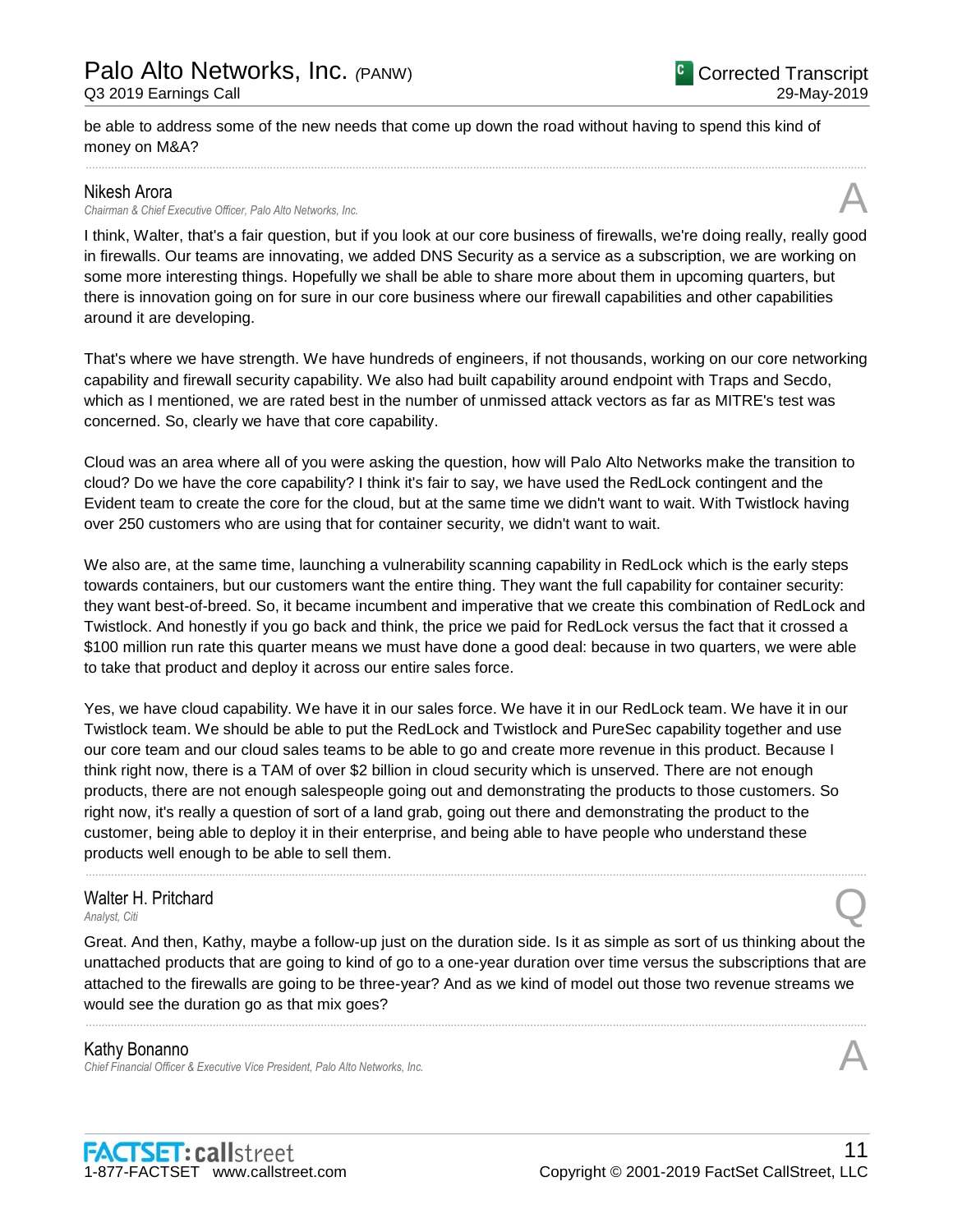# Palo Alto Networks, Inc. *(*PANW)

Q3 2019 Earnings Call

Yeah, Walter. I think you're correct that over time as our business becomes more cloud based and more SaaS subscription based, we will see our customers wanting to buy the way they buy other SaaS products, and that tends to be more towards the one-year duration. So, over time, I do think that that shift will happen.

In this quarter though and this year, we've also been very focused on the rest of the business and just making sure that we're doing deals that preserve that annual recurring revenue stream. And Nikesh is raising his hand: he wants to jump in.

......................................................................................................................................................................................................................................................

### Nikesh Arora

**Chairman & Chief Executive Officer, Palo Alto Networks, Inc.** 

I'm going to jump in, Walter. Look, I know you guys are all getting excited about the billings number. And trust me, we stated it left, right and center to make sure that we were not missing anything in the billings number. I will tell you, the underlying fundamentals of our business continue to be strong. We like the customer interest. We like the fact that they want to buy more security services from us.

The two effects that are happening, one is clearly the unattached product effect, which is, we're seeing betterthan-expected growth and we're seeing shorter duration. And those – and the second is, to be honest, we are trying to do more new business and less business of going to our existing customers and doing multiyear bundled deals with large discounts.

And we've told the sales force that we'd like them to go out and get new business. As a consequence, we're not doing that many – as many – not that many, as many long deals with large discounts that we used to do in the past. And I think I said that I can't be more explicit than saying, we expect over time that our margins should do better as a consequence of that. And it will have an impact in the way you look at – as the way billings mechanically calculate themselves.

......................................................................................................................................................................................................................................................

......................................................................................................................................................................................................................................................

**Operator**: And we'll go next to Sterling Auty with JPMorgan.

**Sterling Auty**<br>Analyst, JPMorgan Securities LLC **Sterling Auty**<br>Analyst, JPMorgan Securities LLC

Boy, I had a different question lined up. But after that answer, it really begs the question if everything does start to triangulate towards more of an annual contract versus a three-year deal, shouldn't that just weigh on your cash flow growth until you succeed in kind of transitioning through that process?

......................................................................................................................................................................................................................................................

### Nikesh Arora

*Chairman & Chief Executive Officer, Palo Alto Networks, Inc.* A

Look, if everything happened overnight, yeah. I think there is going to be a orderly transition over time as the proportion of our non-attach business rises and as we continue to manage our long-term core business. So, yes. Will our cash flow profile change? Yes. Will it improve our margins? Yes. And that's how you transition from a business which has been a very hardware-focused business to a business that becomes a long-term subscription and SaaS-oriented business.

......................................................................................................................................................................................................................................................

......................................................................................................................................................................................................................................................

Sterling Auty **Sterling Auty**<br>Analyst, JPMorgan Securities LLC

Fair enough.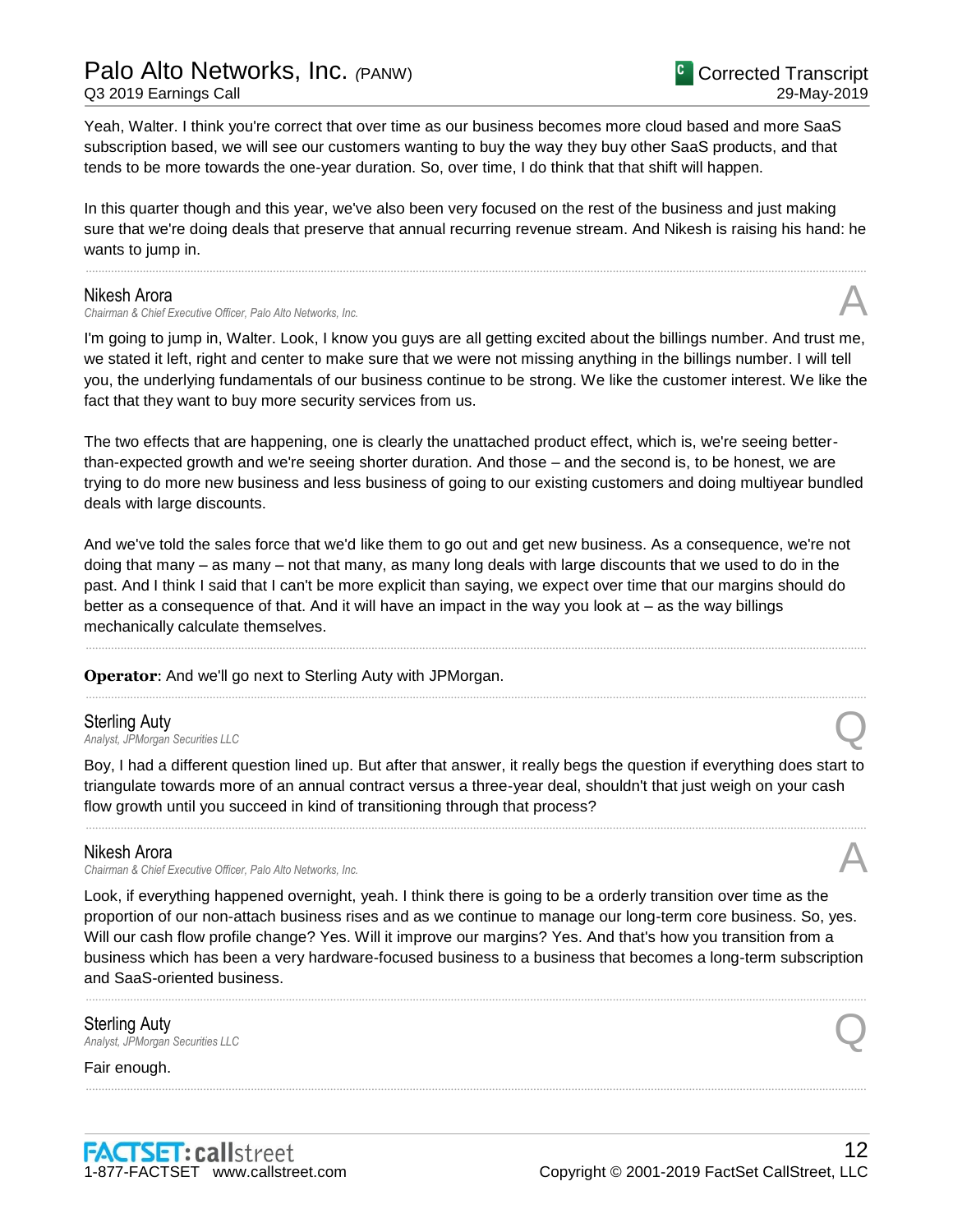*Chief Financial Officer & Executive Vice President, Palo Alto Networks, Inc.* A

So I'll just add [ph] there (00:32:01). The reason we're focused on doing this is because that we believe it's ultimately better for us in the long run financially and will improve our cash flows.

## Nikesh Arora

**Chairman & Chief Executive Officer, Palo Alto Networks, Inc.** 

Sterling, every analyst I talked to in the last nine months has asked me this question saying, when will Palo Alto Networks become a ratable business? When will you become a SaaS business so you can enjoy the multiples that SaaS businesses enjoy? Well, SaaS businesses enjoy a multiple and have a certain financial profile, so you can't have your cake and eat it too. You want me to transition to that, it's going to involve a transition.

......................................................................................................................................................................................................................................................

......................................................................................................................................................................................................................................................

## Sterling Auty

**Sterling Auty**<br>Analyst, JPMorgan Securities LLC

That's fair enough. One follow-up in terms of the business in the quarter. Looking at that support revenue growth, one question that pops to mind is, how is the linearity in the quarter and was things just more back-end loaded and perhaps that caused a lower support revenue just on the timing of some of the product revenue that you're able to close?

......................................................................................................................................................................................................................................................

## Kathy Bonanno

*Chief Financial Officer & Executive Vice President, Palo Alto Networks, Inc.* A

Well, support revenue growth of 20% was pretty strong year-over-year. And one thing to just keep in mind about support is – well, there are a couple of things to keep in mind. One, it includes Professional Services, which can vary from year-to-year and quarter-to-quarter. And then, the other thing is that as we continue to grow our Subscription business, which we've got a lot of our billings now coming from non-attach and revenue now coming from non-attach, those don't have the same concept of support attached to those offerings. So, that's just another thing to keep in mind when you consider support.

......................................................................................................................................................................................................................................................

......................................................................................................................................................................................................................................................

**Operator**: And we'll go next to Ken Talanian with Evercore ISI.

# Kenneth Talanian *Analyst, Evercore ISI* Q<br>Analyst, Evercore ISI

Hi. Thanks for taking the question. So we are happy to see you move to a more ratable business, but how should we think about the pace at which you move to more ratable sales over the next year or so given the additional non-attach subscriptions you're getting from these acquisitions? And like how soon may we see subscription surpass 50% of your billings?

......................................................................................................................................................................................................................................................

## Nikesh Arora

*Chairman & Chief Executive Officer, Palo Alto Networks, Inc.* A

Well, Ken, we're not going to give you forward guidance on those topics, but all I will tell you is you can see the way our cloud security business is beginning to perform. I think we said Prisma has already gone over a \$250 million run rate – billings run rate this quarter and it's growing at very, very robust growth rates, way ahead of the company growth rate, as you can imagine.

We hope that those growth rates continue, which over time will create the mix shift that is required to make a higher proportion of our business more ratable, which will have the impact of shorter duration in terms of





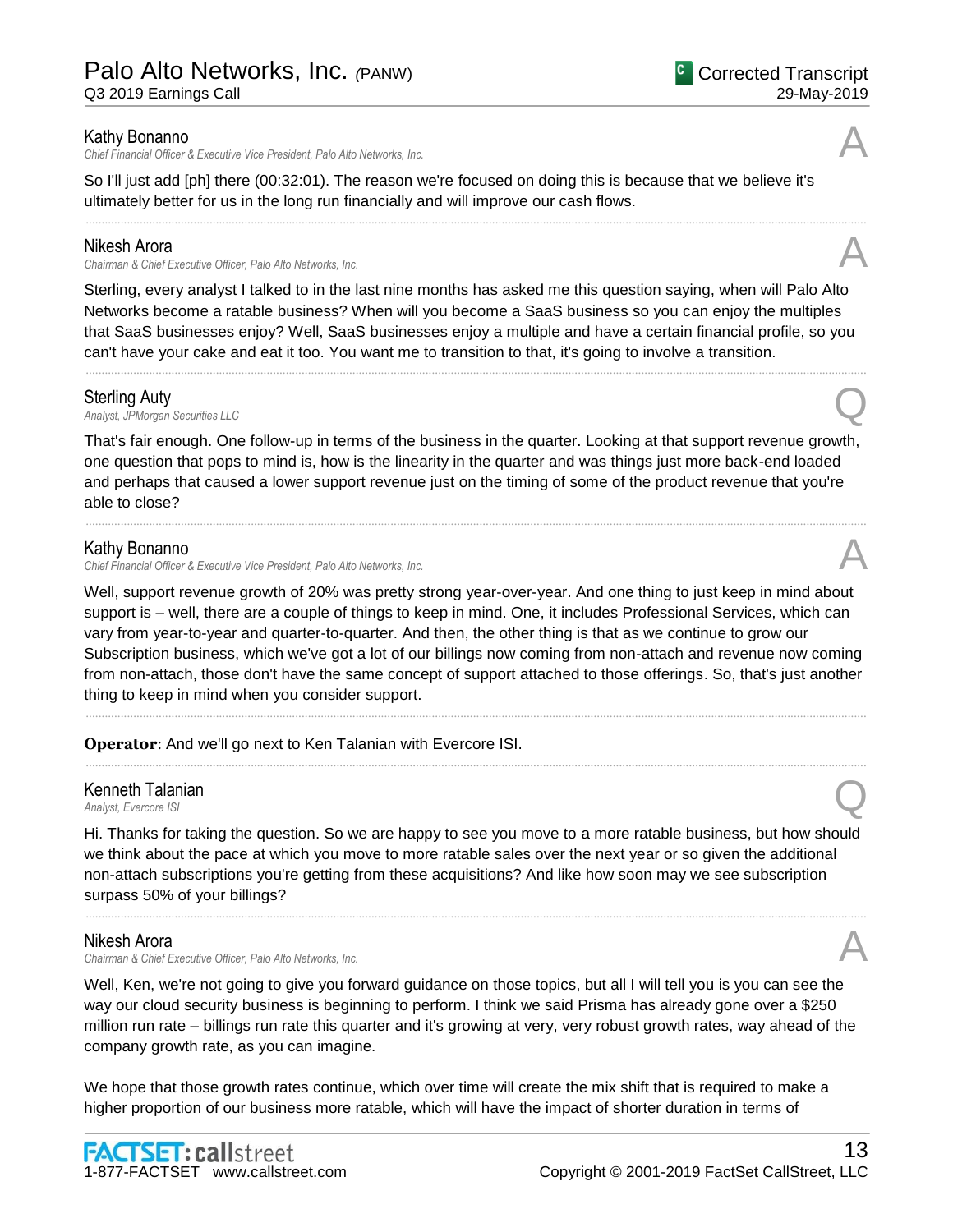impacting billings, which will have the cash flow profile changes associated with it. But I don't expect this to happen in a short order. I think this is going to take us a reasonable amount of time, but hopefully that time that we take happens at the growth rate that we're enjoying overall as a company. And clearly, if you're growing roughly 2.5 times the rate of the growth in the industry, you must be taking share from other people in this process.

# Kenneth Talanian **Kenneth Talanian**<br>Analyst, Evercore ISI

Understood. And have you made any changes to the pricing, packaging or the go-to-market for the cloud-focused products with the launch of the Prisma branding? ......................................................................................................................................................................................................................................................

......................................................................................................................................................................................................................................................

#### Nikesh Arora

*Chairman & Chief Executive Officer, Palo Alto Networks, Inc.* A

Yes, look, as I had mentioned, we had very early in this process introduced this notion of speedboats: and the notion of speedboats was to have dedicated people across the organization and across functional bases to make sure that we have people focused on making our customers successful by having a dedicated customer success team, by having specialists who can go ahead and sell cloud and partner with our core sales team in accounts to make sure that the focus is not lost on our non-SaaS services, which is what has been paying dividends.

We continue on that track. We have dedicated teams. We have now consolidated our GPCS and public cloud speedboats into the Prisma speedboat. We've learned from the last year that Prisma has a – the customers who are going to make this journey to the cloud are looking at all of these products as a combined suite of products. So we are driving the same degree of acceleration that we have on the public cloud speedboat – or the rest of our Prisma products and put them all into one speedboat, which is led by the same people who are at the public cloud speedboat.

So, yes, we have made changes on the go-to-market side and – from a focus perspective, because we don't want the smaller, faster-going business to get lost in the large expanse of our core business. ......................................................................................................................................................................................................................................................

......................................................................................................................................................................................................................................................

......................................................................................................................................................................................................................................................

# Kenneth Talanian *Analyst, Evercore ISI*<br>Analyst, Evercore ISI

Understood. Thanks very much.

**Operator**: And we'll go next to Andrew Nowinski with Piper Jaffray.

# Andrew James Nowinski *Analyst, Piper Jaffray & Co.* Q

Great. Thank you for taking the question. So maybe from a geographic perspective, I know you made some sales leadership changes in the U.S., yet your growth in the U.S. remained relatively unchanged. However, growth in EMEA did slow. So just wondering if you can provide any more color on the slowdown in EMEA as well as any changes the new sales leadership team in North America has made?

......................................................................................................................................................................................................................................................

#### Nikesh Arora

*Chairman & Chief Executive Officer, Palo Alto Networks, Inc.* A

Well, I think – I was trying to figure out where the correlation you were going to draw was. We have made a change here and nothing changed: we didn't make a change there and things got worse. So, I'm not sure what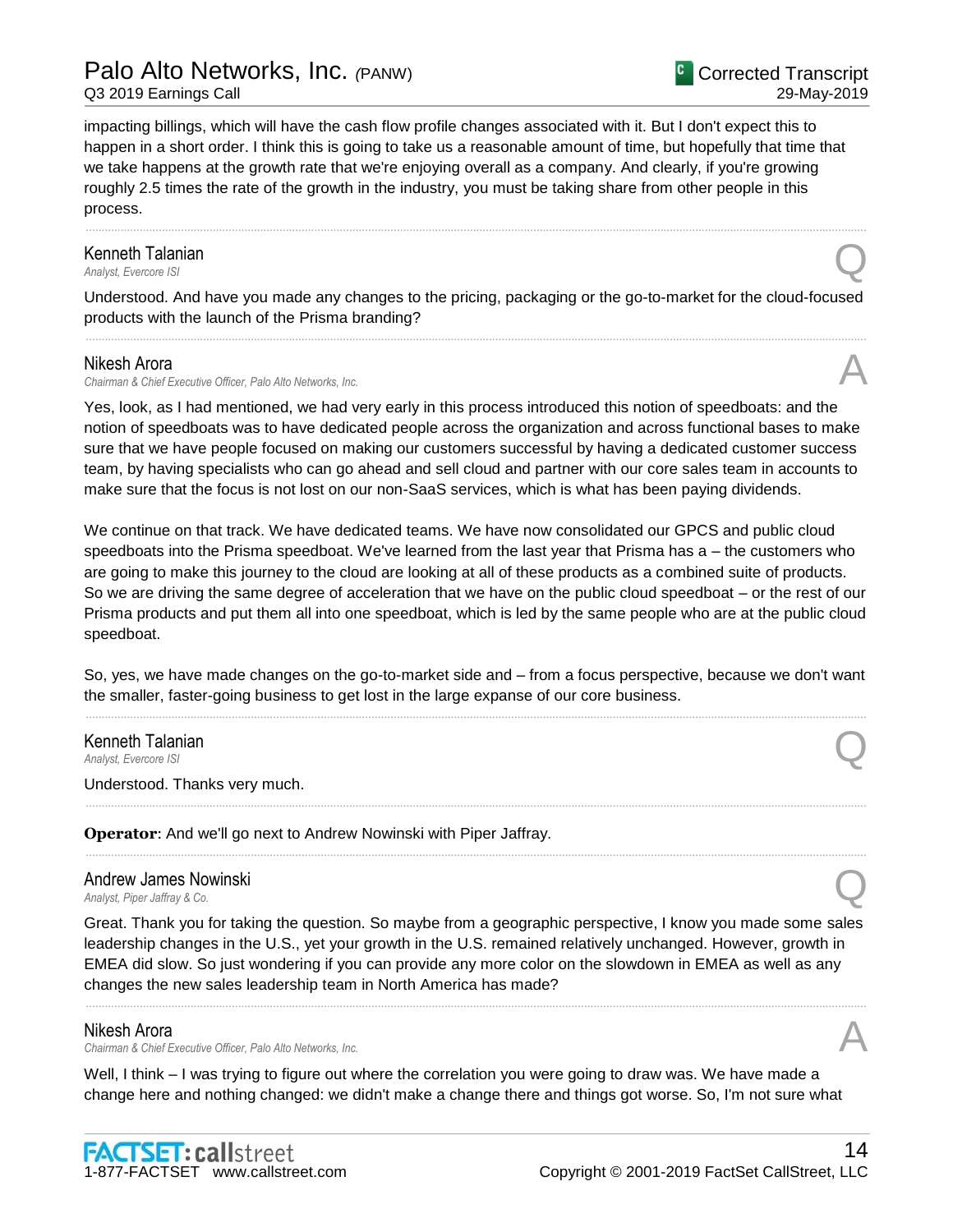# Palo Alto Networks, Inc. *(*PANW)

Q3 2019 Earnings Call

the implication is. But look, Europe had a seasonal third quarter – like third quarters across the board seemed to be challenged. There was a seasonal slowdown vis-a-vis EMEA. The team there feels confident that they will continue marching towards their annual target, so hopefully they will make up for what they were not able to do this quarter in the upcoming quarter.

In terms of the U.S., we have hired a lot more people in the last quarter, which we expect to ramp up in Q4 and next year, because part of the opportunity we had was, we felt that we were not knocking up doors, and – as I mentioned, the focus of more new business. The team is strong. The team is motivated. We don't think that the leadership change in the Americas has had much of an impact in terms of the performance of the team except for the fact that they continue to be excited and motivated to keep delivering quarters.

......................................................................................................................................................................................................................................................

# **Andrew James Nowinski**<br>Analyst, Piper Jaffray & Co. *Analyst, Piper Jaffray & Co.* Q

Thank you. I guess I was just asking, the changes you made obviously had a fairly positive effect in the U.S. I'm wondering, is there any changes needed in EMEA or is there any abnormality in EMEA [indiscernible] (00:38:24) going?

......................................................................................................................................................................................................................................................

### Nikesh Arora

*Chairman & Chief Executive Officer, Palo Alto Networks, Inc.* A

I hope our Head of Europe is listening to this call. We intend to make no changes in Europe. He's strong. He's going to make sure he delivers this quarter and retain his growth rate in the upcoming quarters.

......................................................................................................................................................................................................................................................

......................................................................................................................................................................................................................................................

**Operator**: We'll go next to Karl Keirstead with Deutsche Bank.

#### Karl E. Keirstead

*Analyst, Deutsche Bank Securities, Inc.* Q

Thank you. I've got two questions for Kathy. Kathy, if billings, as Nikesh was just describing, might be a less useful measure of the fundamental health of Palo Alto Networks, do you think that your backlog or RPO number might have more value and would you mind disclosing it? I think you disclosed it in your last couple of Qs.

......................................................................................................................................................................................................................................................

### Kathy Bonanno

*Chief Financial Officer & Executive Vice President, Palo Alto Networks, Inc.* A

Yeah. It's not a massive number for us and it will be disclosed in our Q again this quarter and you can do the math on the difference between deferred revenue and that number. The number that we provided on the earnings call is the current billings number, which grew nicely at 25% year-over-year. And that's a metric that I think most analysts have been monitoring for a number of years and have been asking us about over the years. And so I think that continuing to focus on that number is important, along with our revenue growth obviously.

......................................................................................................................................................................................................................................................

**Karl E. Keirstead**<br>Analyst, Deutsche Bank Securities, Inc. *Analyst, Deutsche Bank Securities, Inc.* Q

Got it. Okay, great. And then just as the second question, Kathy, just on the adjusted free cash flow margin guidance of 36% for the full year, I think through the first nine months of this fiscal year that adjusted free cash flow margin would average out to be close to 39%. So, to end up at 36% for the full year, you would need your fourth quarter free cash flow margin to dip quite a bit, maybe even to below 30%. I'm just wondering if you could touch on why that would be. Thanks.

......................................................................................................................................................................................................................................................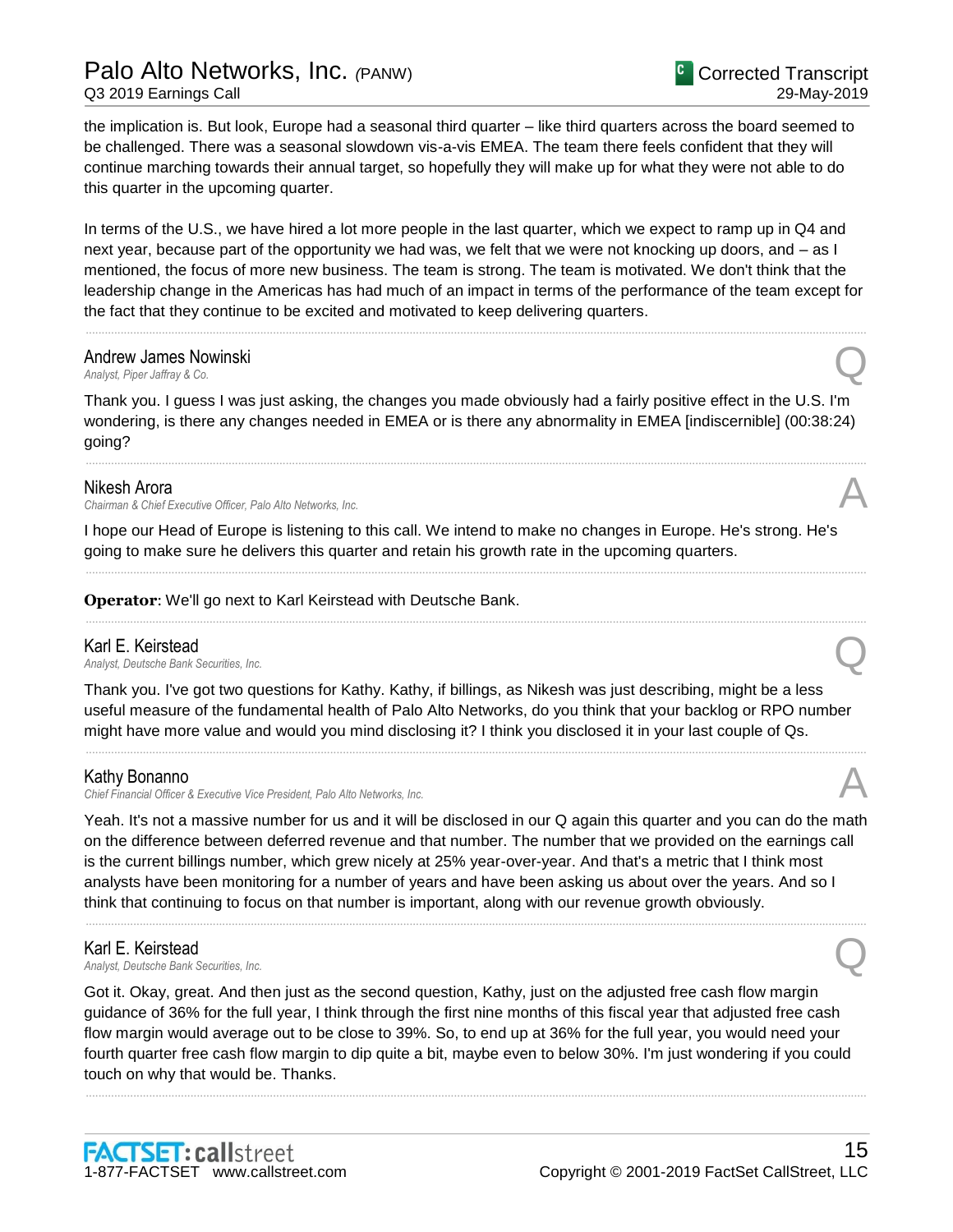# Palo Alto Networks, Inc. *(*PANW)

Q3 2019 Earnings Call

### Kathy Bonanno

*Chief Financial Officer & Executive Vice President, Palo Alto Networks, Inc.* A

Yeah. We did talk about the adjustments that we're making in the quarter. So the adjustments will be particular to the Q4 number, but additionally we tend to have more expense in that quarter and more commissions expense in that quarter. And so we're comfortable with the full year guidance of 36%.

......................................................................................................................................................................................................................................................

......................................................................................................................................................................................................................................................

## **Operator**: And we'll go next to Rob Owens with KeyBanc Capital Markets.

Rob Owens<br>Analyst, KeyBanc Capital Markets, Inc. *Analyst, KeyBanc Capital Markets, Inc.* Q

Great. And thanks for taking my question. If you look at the strength that you saw in product revenue yet again, can you kind of paint what the landscape looks like? I mean Q1 in general was a little weaker for most security vendors and you continue to put up impressive results on the product side. So just curious in terms of sales cycles what the demand landscape looks like: and also, what kind of levels you're seeing of discounting out there. Thanks.

......................................................................................................................................................................................................................................................

### Kathy Bonanno

*Chief Financial Officer & Executive Vice President, Palo Alto Networks, Inc.* A

Yeah. So we did see a really strong product growth number and we're obviously very thrilled with that. The new products that we have introduced over time remain very competitive in the market and our sales teams, as we mentioned, are doing a good job selling those products.

We're seeing some improvement, as Nikesh said, in terms of sales cycles for the cloud products that we're selling. There seems to be a lot of demand for that and it doesn't take a lot of convincing. But overall, I wouldn't say that there's been significant change in terms of our sales cycle for selling the vast majority of the products that we sell.

......................................................................................................................................................................................................................................................

......................................................................................................................................................................................................................................................

......................................................................................................................................................................................................................................................

Rob Owens *Analyst, KeyBanc Capital Markets, Inc.* Q

Great. Thank you.

**Operator**: And we'll go next to Saket Kalia with Barclays Capital.

### Saket Kalia

*Analyst, Barclays Capital, Inc.* Q

Great. Thanks for taking my questions here. Kathy, maybe for you on the product revenue number, we touched on some customer examples of refresh and I think – I think it's very clear that you're optimizing kind of the attached subscription, but can you just talk a little bit about the health of firewall refresh more broadly in the quarter and how you're sort of thinking about that trend going forward?

......................................................................................................................................................................................................................................................

## Kathy Bonanno

*Chief Financial Officer & Executive Vice President, Palo Alto Networks, Inc.* A

Yeah. Well, when people talk about refresh, they tend to talk about it in two different ways: so I'll just talk about both. One is the, just general market refresh and that is going on all of the time, right? That's how we get most of







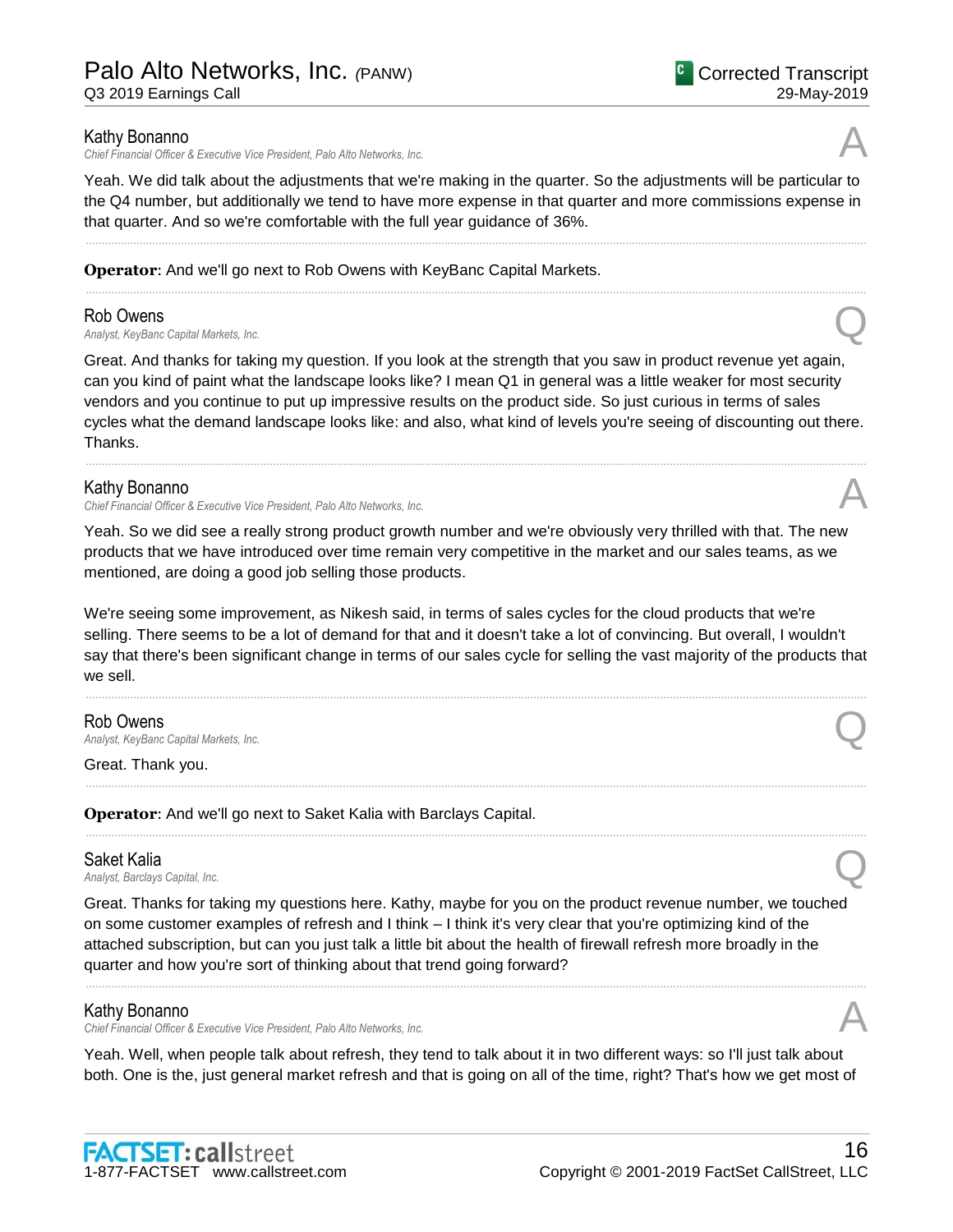our new firewall customers is, somebody is refreshing on a firewall refresh and they are replacing old firewalls with new firewalls: and that's how we go in and take market share and continue to land and expand, right?

The other refresh that people talk about is our own internal refresh: so our own customers having sort of reached a five-year, seven-year life of their firewalls and they are replacing those firewalls. And that is a question that we get asked a lot about: is that driving our growth in the quarter? And certainly, it contributes every quarter, but as we've said for a number of quarters, we think that that opportunity is more in front of us than behind us because the number of cohorts – the cohort sizes just get larger and larger over time.

And we have a portion of refresh in our numbers in this quarter, a portion in last quarter, but it's not the primary driver of our growth, yet we still are very focused on that opportunity. We think it's a great opportunity for us in the future, and we don't – we're very encouraged and are focused on getting that refresh opportunity, both the general market refresh opportunity as we continue to take share, and our own internal refresh opportunity.

......................................................................................................................................................................................................................................................

**Saket Kalia**<br>Analyst, Barclays Capital, Inc. *Analyst, Barclays Capital, Inc.* Q

Got it. Got it. Maybe a follow-up for you, Nikesh. I know in the beginning of the quarter in early February, there were some changes in the channel program, I think some sort of adjustments – or different models for RedLock and different models for partners that sort of sell the broader portfolio. Can you just talk a little bit about how, if at all, those sort of impacted in the quarter? And what's been the feedback from the channel as you wrapped up this April quarter?

......................................................................................................................................................................................................................................................

#### Nikesh Arora

*Chairman & Chief Executive Officer, Palo Alto Networks, Inc.* A

Well, I think we evaluated various possibilities [ph] of the (00:44:42) channel, which is where there was a bit of noise not this quarter, but the prior quarter. And where we landed is a happy place, both for the channel and for us. If you understand these cloud products, these SaaS products actually end up having to be sold not just through our current channels but also through our future channels, which is basically the marketplaces of AWS, Azure and GCP because when customers go deploy public cloud capabilities, they go to the marketplaces off the public cloud providers to find other tools and accessories and products. And we have to be present there, which requires a different model from a activation and deployment and sale perspective. So, we enabled that: we made room for our channel to be able to refer customers to that marketplace. As a result, they continue to get their economics in a referral way as opposed to the way they've been used to in the past, which is a more hardware process. And I think things are stable: things are happy. We're selling products, the channel is making money and customers are able to buy it whichever way they want to consume it.

......................................................................................................................................................................................................................................................

......................................................................................................................................................................................................................................................

**Operator**: And we'll go next to Phil Winslow with Wells Fargo.

# Philip Winslow

*Analyst, Wells Fargo Securities LLC* Q

Hey, guys. Thanks for taking my question and congrats on a strong start to the year, particularly on the product – sorry, Q3, particularly on the product side. Just wanted to focus on Cortex. We spent a lot of time on product and Prisma, but wondering if can you give us an update on Cortex? Particularly, if you look at the Cortex hub, how are you feeling about the progression there of applications and then also just usage and call it high duration of the data leg?

......................................................................................................................................................................................................................................................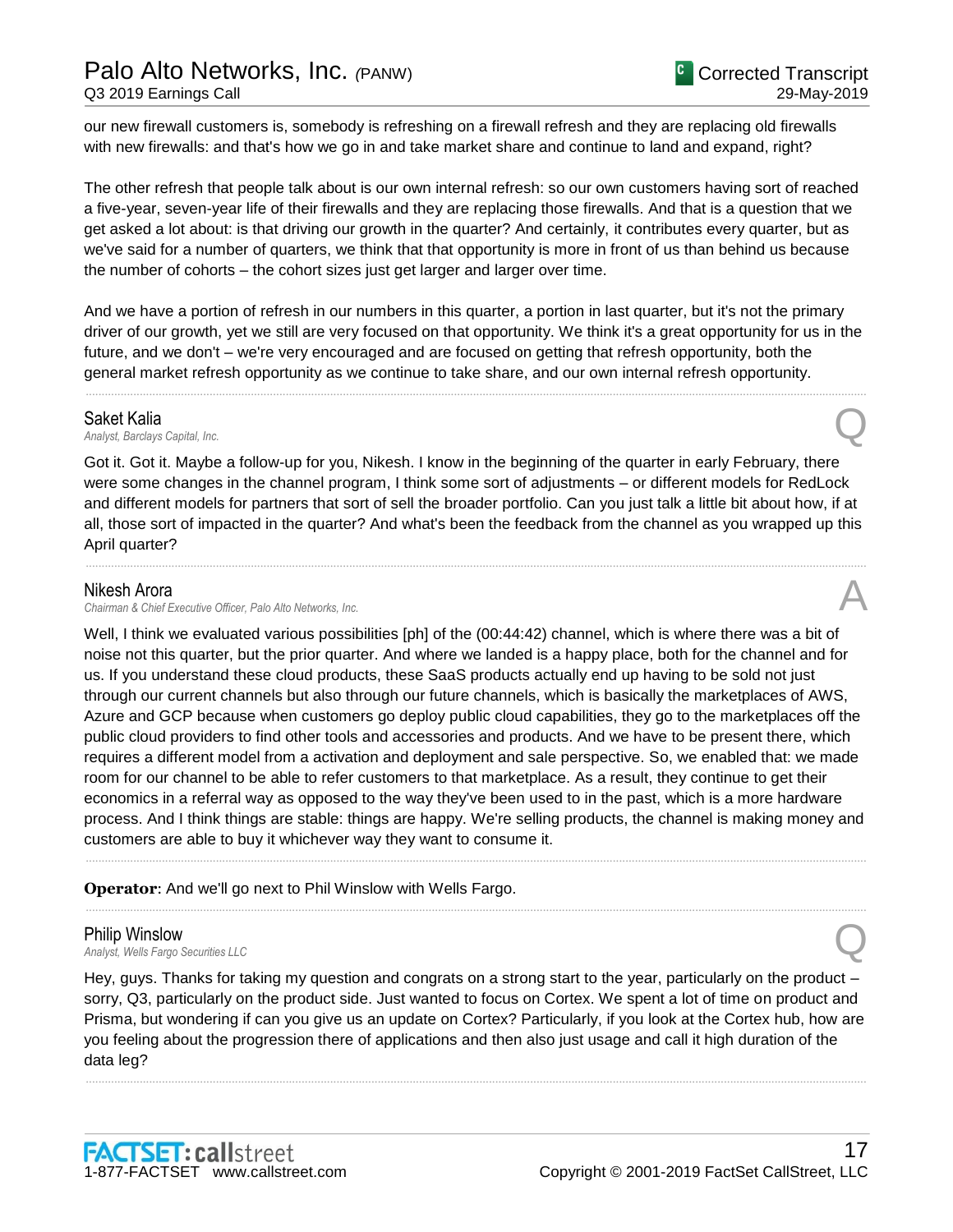### Nikesh Arora

*Chairman & Chief Executive Officer, Palo Alto Networks, Inc.* A

Well, as I mentioned, look, right now, there are two very clear parts of Cortex. One is the Cortex XDR combination, which requires the data leg, which includes Traps as we – last quarter we announced that we're going to make Traps an integral part of our XDR offering. We felt this, but it got validated this morning coincidentally. We believe XDR is now the leading product in the market and it beats any EDR product handsdown.

So many of those have been displacing the traditional legacy vendors in the market and we believe we have not just a competitive product but a better product. And we're seeing that in the pipeline growth. We're seeing that in the deals that we've done. We've done over 50 deals for Cortex XDR in about six weeks since we announced it and deployed it in the market. We have a very healthy pipeline going into Q4.

We are applying a speedboat concept to Cortex XDR just the way we did to public cloud and Prisma. So we have lots of hopes from Cortex XDR. And every Cortex XDR deal, every deal to deploy Traps requires the Cortex data leg and the Cortex data leg is being deployed in those cases.

In addition to that, Demisto is part of Cortex now, because customers look at automation from a SOAR perspective. Even though we only had Demisto in our numbers for only about a month this past quarter, it has surpassed any business plan they have prepared at their own end. It's by sheer fact that our core team is really excited about Demisto and every one of our customers are excited about Demisto and we expect that trend to continue going into Q4.

So, generally, on Cortex, we are bullish both from a Cortex XDR data leg Cortex hub perspective, as well as the Demisto perspective. Many of the Prisma-integrated capabilities that we are launching this quarter actually use the Cortex hub to create the integrations between some of our products, whether it's VM and Aperture or some of the integrated reporting.

......................................................................................................................................................................................................................................................

......................................................................................................................................................................................................................................................

......................................................................................................................................................................................................................................................

# **Philip Winslow**<br>Analyst, Wells Fargo Securities LLC *Analyst, Wells Fargo Securities LLC* Q

Great. Thanks, guys.

**Operator**: And we will go next to Michael Turits with Raymond James.

**Michael Turits**<br>Analyst, Raymond James & Associates. Inc. *Analyst, Raymond James & Associates, Inc.* Q

Hey, guys. Good evening. Obviously, everything looks really strong from a top-line revenue current billings product. But as we look into next year, what should we think of, first, on the EBIT margin side since I would assume that we have a lot of dilution coming from these acquisitions? And then what should we think of as the trajectory for cash flow margins declining before they begin to bottom?

### Kathy Bonanno

*Chief Financial Officer & Executive Vice President, Palo Alto Networks, Inc.* A

Well, look, we'll provide guidance at that point when we're ready to do so. We've provided guidance for the full year, which takes into account the contract lengths issue that we discussed earlier. So, we're not ready to provide long-term guidance on either one of those metrics. But on the operating margin, you can see this year, we've

......................................................................................................................................................................................................................................................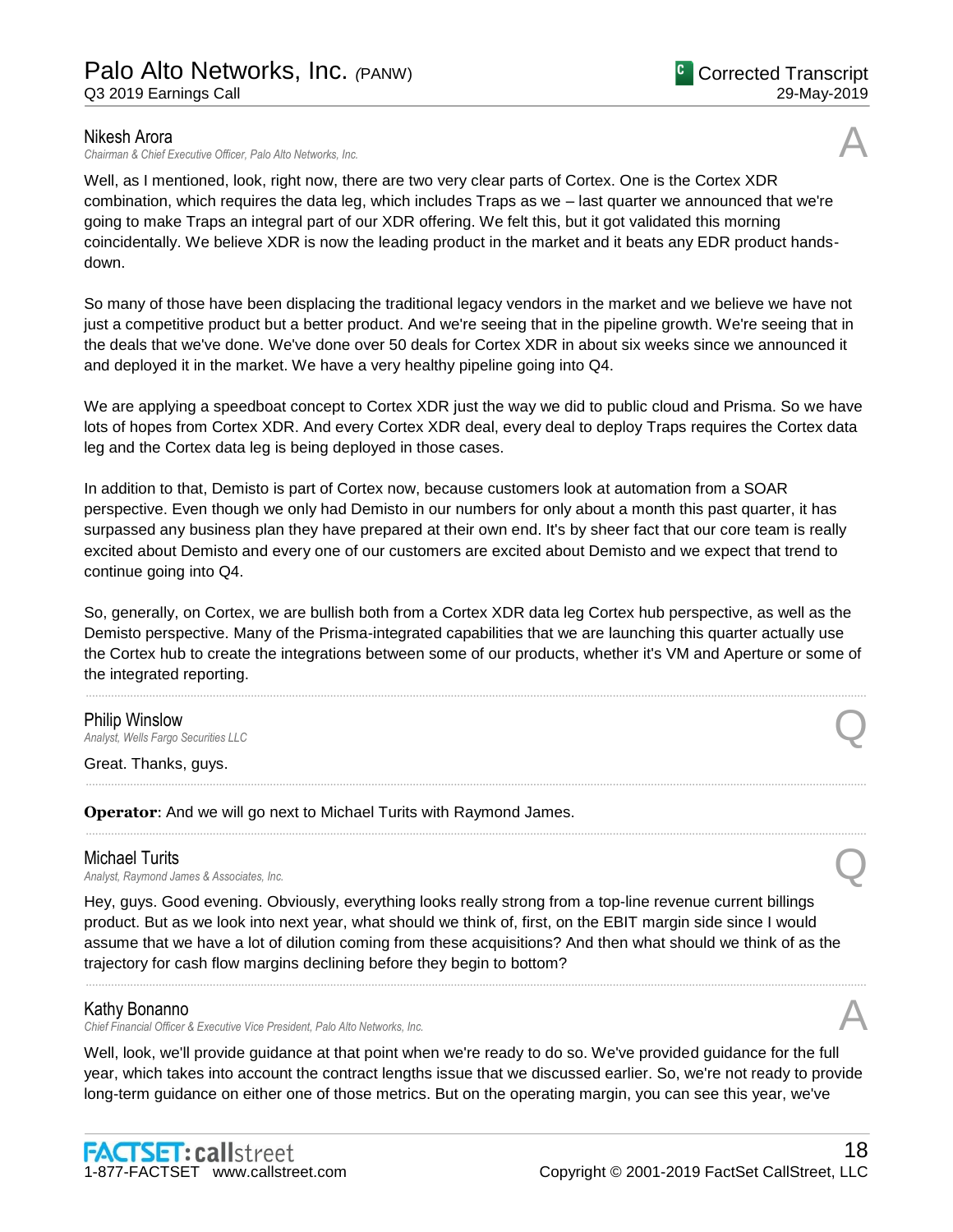been operating within the framework. We've improved margins despite the fact that – well, on an organic basis which is what our framework has been about. And so, we are very focused on continuing to ensure that we're working towards bottom-line profitability at the same time that we're focused on growing the top-line. And I wouldn't expect that to change.

......................................................................................................................................................................................................................................................

**Michael Turits**<br>Analyst, Raymond James & Associates, Inc. *Analyst, Raymond James & Associates, Inc.* Q

And then, Nikesh, I wanted to ask about GlobalProtect Cloud Services: and to be fairly specific about it, competition with Zscaler. How do you see that competition? And do you feel that with them potentially moving to certain firewall applications, it's necessary perhaps for you to do more in the proxy area in order to make sure you're competing on an even basis?

......................................................................................................................................................................................................................................................

#### Nikesh Arora

*Chairman & Chief Executive Officer, Palo Alto Networks, Inc.* A

I am going to defer this question to my friend, Lee, even though I'm sure I can butcher the answer, but I'd rather let him do it.

......................................................................................................................................................................................................................................................

#### Lee Klarich

Lee Klarich<br>Chief Product Officer, Palo Alto Networks, Inc.

Yeah. Look, we've been very consistent when we talk about GlobalProtect Cloud Service, what's now Prisma Access. We believe that fundamentally, you need to be able to secure all applications: and the way to do that is with a next-gen firewall foundation in the service, which is something that clearly we have a unique and distinct advantage of and is fundamental to how Prisma Access is architected and how it works.

As we mentioned in the launch announcement today with Prisma, there are a couple of key enhancements coming to Prisma Access. Number one is, we are going to be supporting GCP as a public cloud foundation in the near future: that will extend Prisma Access out to a 100-plus locations around the world. So, from a pure network latency performance perspective, we believe we'll be the best at the performance side of service.

And second, we announced that we will soon have a cloud management service to go along with it, such that for customers who want the entire service to be done through the cloud, we'll be able to support that from onboarding, to configuration management, to monitoring.

......................................................................................................................................................................................................................................................

......................................................................................................................................................................................................................................................

......................................................................................................................................................................................................................................................

# Michael Turits *Analyst, Raymond James & Associates, Inc.* Q

Okay. Thanks, everybody.

**Operator**: And we'll go next to John DiFucci with Jefferies.

# John DiFucci *Analyst, Jefferies LLC* Q

Thank you. My questions have largely been answered. I just had a, sort of a follow-up for Kathy. Kathy, really appreciate your guidance that focus on current billings, which makes total sense to us and not to really worry about RPO a whole lot. Just trying to get ahead of any differences we might see going ahead. It seems to me that we might see a little more volatility in current billings, because previously long-term deferred revenue would have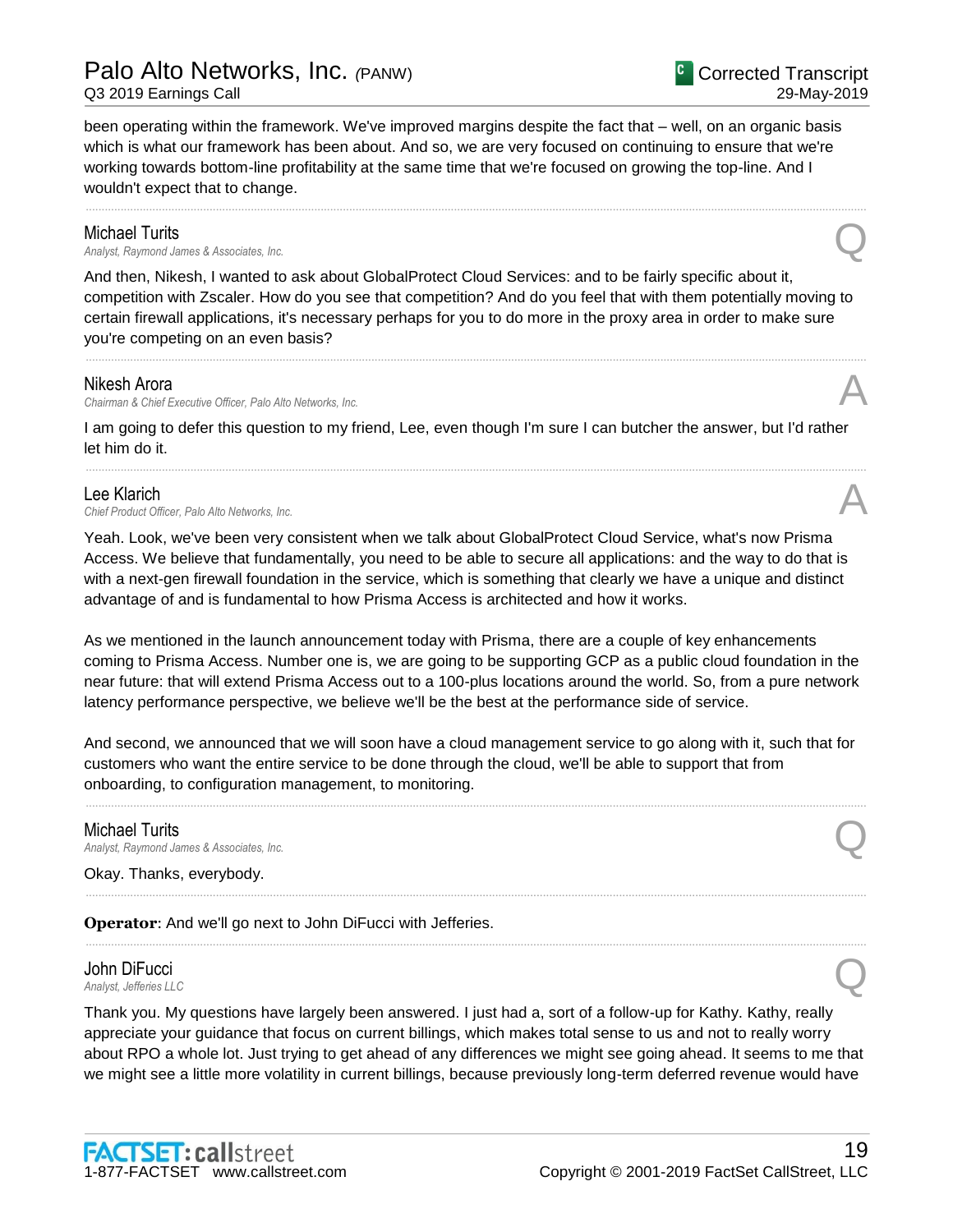sort of smoothly flowed into current billings every quarter, whereas that might now be a little more lumpy upon the annual renewals.

And I don't want to get too [indiscernible] (00:52:17) all this, but the current billings trend should remain the same as they would have been, maybe just a little more lumpy and sort of smoothed out over time as more sales are billed annually. Does that all make sense?

......................................................................................................................................................................................................................................................

### Kathy Bonanno

*Chief Financial Officer & Executive Vice President, Palo Alto Networks, Inc.* A

Yeah, I think that that makes sense. The changes in mix are happening gradually over time. We did see really great strength in our cloud products this quarter, which was a great for us obviously. And so we're continuing to expect strength there and we've guided assuming that strength. But for the rest of it, I think you're absolutely right, that it's not going to be an overnight transition. It'll happen gradually over time.

......................................................................................................................................................................................................................................................

......................................................................................................................................................................................................................................................

......................................................................................................................................................................................................................................................

......................................................................................................................................................................................................................................................

**John DiFucci**<br>Analyst, Jefferies LLC *Analyst, Jefferies LLC* Q

Great. Okay, thank you very much.

#### Kathy Bonanno

*Chief Financial Officer & Executive Vice President, Palo Alto Networks, Inc.* A

Yeah. Next question?

**Operator**: And we'll go next to Fatima Boolani with UBS.

### Fatima Boolani

**Fatima Boolani**<br>Analyst, UBS Securities LLC

Good afternoon. Thank you for taking the question. Nikesh, I had a question for you regarding Prisma. It makes a ton of sense to amalgamate your four pillars on the cloud security front, but given each solution within the Prisma portfolio has a different pricing model than potentially go-to-market models, I'm wondering if you can clarify if Prisma purchase is sort of an all-or-nothing. And to the extent it's sort of an all deal, how are you going about pricing the offering given the diversity of a revenue model within that portfolio? And then I have a follow up for Kathy.

......................................................................................................................................................................................................................................................

### Nikesh Arora

*Chairman & Chief Executive Officer, Palo Alto Networks, Inc.* A

Thanks for the question, Fatima. I feel like you're right that the cloud journey has different aspects and there have been individual products that customers have gone and bought to enable different parts of the journey, whether it's the GPCS competitors when it goes towards remote branches [ph] and their (00:54:17) offices or whether it's the public cloud scenario or whether it's your CASB scenario. And part of our thesis is that you shouldn't have to have multiple products because there are interdependences between these products which create securities for you.

So, whilst we haven't alighted on the exact pricing because we're still – we just announced the acquisition of Twistlock and PureSec this morning, you can expect us to not distinguish in terms of how customers deploy their applications, whether it's private cloud, public cloud, container, serverless, public cloud, because we think that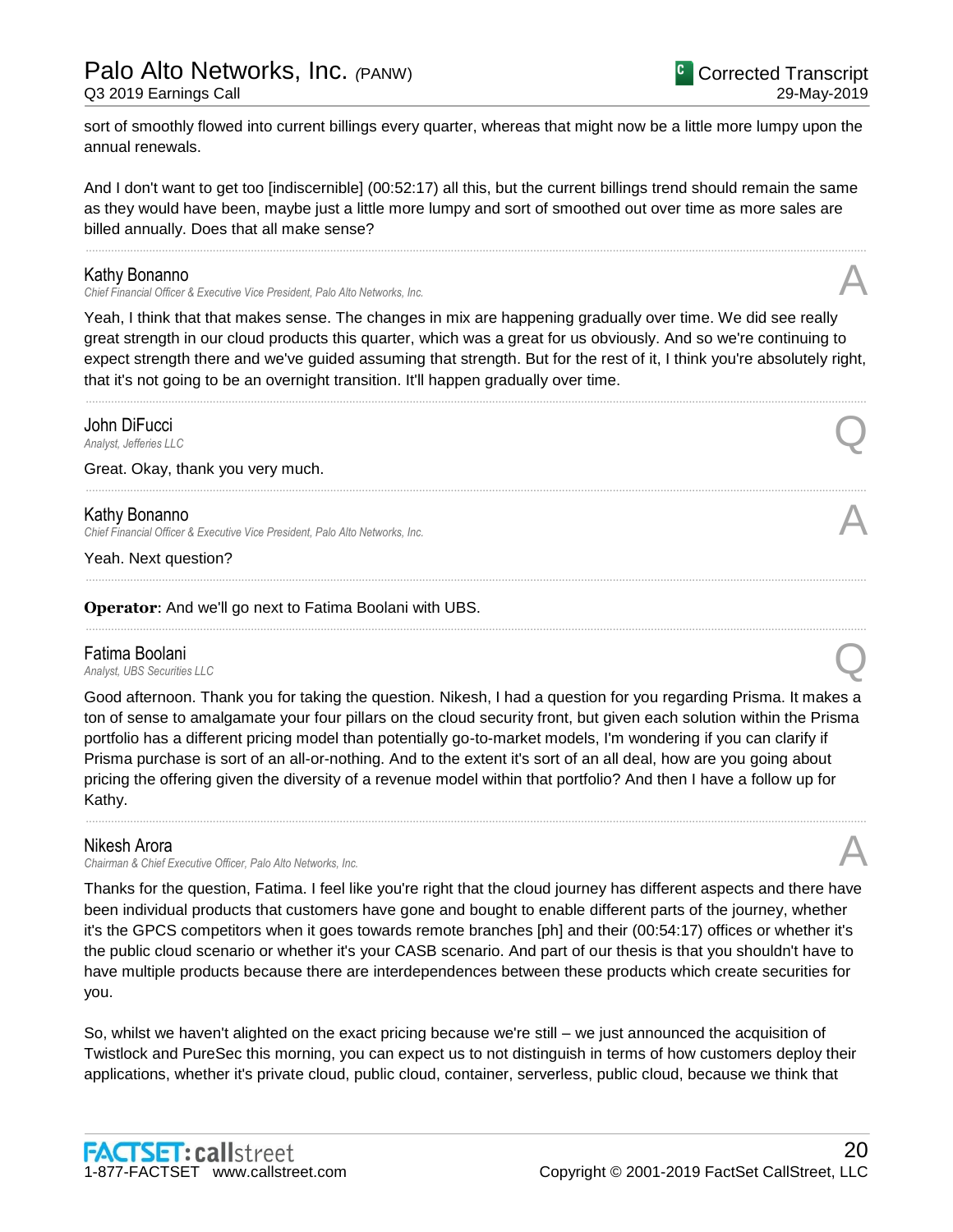# Palo Alto Networks, Inc. *(*PANW)

Q3 2019 Earnings Call

there should be consistency and it should be purely based on the amount of volume you transfer to the cloud as opposed to the different ways you do it. So you should expect to see some cohesity in pricing.

Having said that, given the realities of the market, we will still make our products available in their individual forms to compete directly with people in the market because we believe our products are very competitive and better in most – in all cases. But obviously the integrated product will have a lot more benefits than just buying the individual piece for us.

......................................................................................................................................................................................................................................................

# **Fatima Boolani**<br>Analyst, UBS Securities LLC

**Fatima Boolani**<br>Analyst, UBS Securities LLC

Fair enough. And Kathy, for you, just two financial ones. We have an understanding of the OpEx impact from the recent acquisitions, but I'm wondering if you can speak to the totality of the revenue and billings contribution from recent acquisitions, as well as the above-seasonal jump in the sales and marketing expense this quarter. And that's it from me. Thank you.

......................................................................................................................................................................................................................................................

### Kathy Bonanno

*Chief Financial Officer & Executive Vice President, Palo Alto Networks, Inc.* A

Yeah. We do have, as I mentioned in the prepared remarks, increase in our expense associated with the acquisitions: and our guidance for EPS and our guidance for revenue reflects those – the top-line and bottom-line impacts of those, although we haven't called them out explicitly.

......................................................................................................................................................................................................................................................

......................................................................................................................................................................................................................................................

On the – sorry, what was the second part of your question? Sales and marketing...?

# **Fatima Boolani**<br>Analyst, UBS Securities LLC

**Fatima Boolani**<br>Analyst, UBS Securities LLC

Higher than seasonal sales and marketing jump in the quarter. Yeah.

### Kathy Bonanno

*Chief Financial Officer & Executive Vice President, Palo Alto Networks, Inc.* A

Yeah. Our sales and marketing teams, as Nikesh mentioned, I don't really think that it reflects any sort of big change in the business. We have been hiring sales in Americas in particular to drive more coverage. And so it takes a while for those expenses to actually result in top-line revenue in particular, right? So, as we see those reps ramp and as we cover the map and get more – get that Americas number up even higher hopefully, we'll see that change over time again.

......................................................................................................................................................................................................................................................

......................................................................................................................................................................................................................................................

......................................................................................................................................................................................................................................................

......................................................................................................................................................................................................................................................

**Fatima Boolani**<br>Analyst, UBS Securities LLC **Fatima Boolani**<br>Analyst, UBS Securities LLC

Great. Thank you.

### Kathy Bonanno

*Chief Financial Officer & Executive Vice President, Palo Alto Networks, Inc.* A

Yeah.

**Operator**: And our final question comes from Matt Hedberg with RBC Capital Markets.

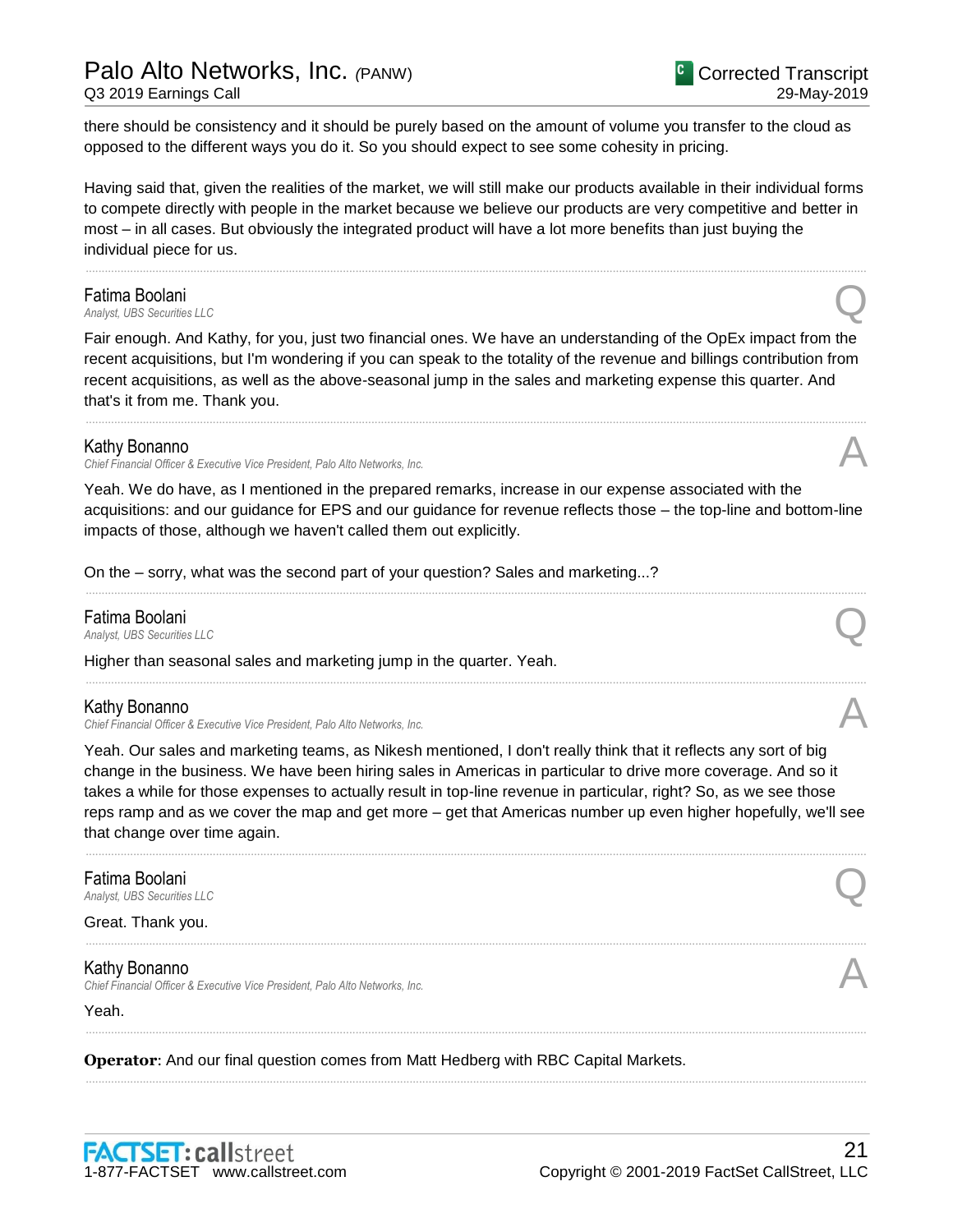Hey, guys. Thanks for squeezing me in. One for Nikesh. Your firewall momentum and results remain strong clearly versus peers, but as you continue to expand your cloud-based product portfolio, can you talk about some of the steps you're taking to avoid over-rotating sort of the general sales motion from that core firewall base?

......................................................................................................................................................................................................................................................

......................................................................................................................................................................................................................................................

#### Nikesh Arora

*Chairman & Chief Executive Officer, Palo Alto Networks, Inc.* A

I'm sorry. Can you clarify what do you mean by over-rotating? Away or in -

# Matthew George Hedberg **Matthew George Hedberg**<br> *Analyst, RBC Capital Markets LLC*

Yeah. I guess you've got a lot of exciting products on the cloud side and I know there's a lot of overlay teams, but are there things that you can do to sort of maintain the momentum in core firewall despite sort of all of the new shiny toys that I'm sure a lot of customers are probably yearning for?

......................................................................................................................................................................................................................................................

#### Nikesh Arora

*Chairman & Chief Executive Officer, Palo Alto Networks, Inc.* A

Look, whilst we – we're not going to disclose, but we added a lot of quota carrying reps in the last quarter purely for us to be able to drive more coverage and cover more accounts in our core business. This is not for cloud. This is not for Prisma. This is not for Cortex. This is to drive more coverage across our existing core business. As I think – I'm trying to remember who said it. Ken said it or some – one of you guys said that you have seen us show strong product growth across every quarter: 28% product growth this quarter. So clearly, we're not taking our eye off the ball. We understand what pays the bills. We understand where the money comes from.

And we are seeing traction out of the market. It's not like people are not buying firewalls. The rumors of the firewalls being dead are overstated. So we think that is still continuing – there is still a continuing strong trend on the firewall. We continue to hire reps. We continue to try and penetrate more accounts from a firewall perspective.

We also are working, as you know, to add more capability in our firewall so the average price per firewall goes up for us per customer because they can do more things with a firewall not just less. So, we understand that to maintain the growth rates we have in the industry, it's not going to happen just by adding more product and growing them rapidly. It requires us to maintain a solid growth rate in our core business, and we are focused on that.

......................................................................................................................................................................................................................................................

# Matthew George Hedberg **Matthew George Hedberg**<br> *Analyst, RBC Capital Markets LLC*

That's super helpful. And then maybe just one last one on XDR in particular. Fifty deals in the quarter is great. Can you talk about where those deals are coming from? I assume a lot of them are maybe some of the legacy players, but are you able to – also able to take share from some of the next-gen EDR vendors?

......................................................................................................................................................................................................................................................

### Nikesh Arora

*Chairman & Chief Executive Officer, Palo Alto Networks, Inc.* A

Look, what's happening is that customers' understand. The one good thing what has happened is that the EDR vendors have paved the way in the minds of the customers that endpoints need an evolution: and the evolution needs to come in the form of not just endpoint protection but being able to do behavioral analytics, [ph] seeing

29-May-2019

Corrected Transcript

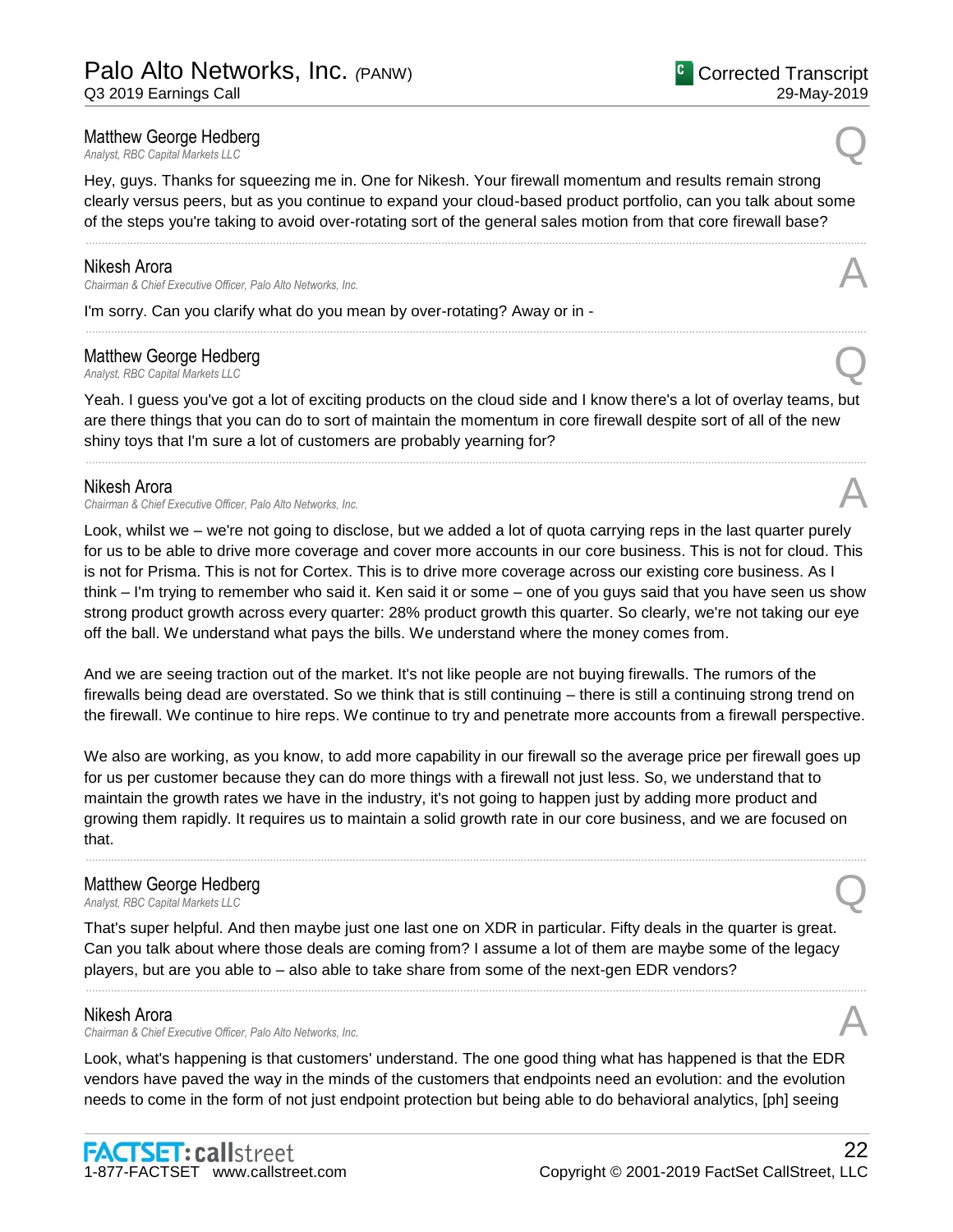that (01:00:09) non-signature based capability at the endpoint itself, and being able to process stuff in the cloud and being able to triage alerts between endpoints and network.

So, this is all about reducing the signal-to-noise ratio that comes out into your SOC: and XDR takes you one level up and says, if you are brought into this vision of reducing the signal-to-noise ratio from an endpoint perspective, guess what, the next evolution has to be being able to triage across your firewall [audio gap] (01:00:37). So the EDR vendors are paving the way for us in terms of opening the door and saying, hey, please come on in Palo Alto Networks, tell them about the virtues of not just EDR, but also how EDR networks work together. We have thousands of Traps customers that are natural candidates for us to go to and say, look, you're already Traps customers, you're already firewall customers, you should be deploying XDR capability, which will make life for yourself easier.

I think we announced – we integrated our Cortex XDR APIs into Demisto very well this quarter, so even that is happening. So we are beginning to integrate more and more. So yes, the door is opening for us vis-a-vis existing EDR vendors and you can expect us to put more acceleration and more focus in trying to compete with them in hand-to-hand combat.

......................................................................................................................................................................................................................................................

......................................................................................................................................................................................................................................................

**Operator**: At this time, I would like to hand the call back over to Nikesh Arora for any additional or closing comments.

## Nikesh Arora

*Chairman & Chief Executive Officer, Palo Alto Networks, Inc.*

All I want to do is say thank you very much for your time this afternoon. As a reminder, we will be hosting over 4,000 customers and partners next week at Ignite, this year in Austin, Texas. I look forward to meeting more of you in the months ahead. I also want to give a shout out to all of our employees who have worked really hard this quarter and say thank you for all your hard work. And let's keep going. We have Q4 [ph] too (01:01:53). Thanks, everyone.

......................................................................................................................................................................................................................................................

**Operator**: That does conclude today's conference. We thank you for your participation.